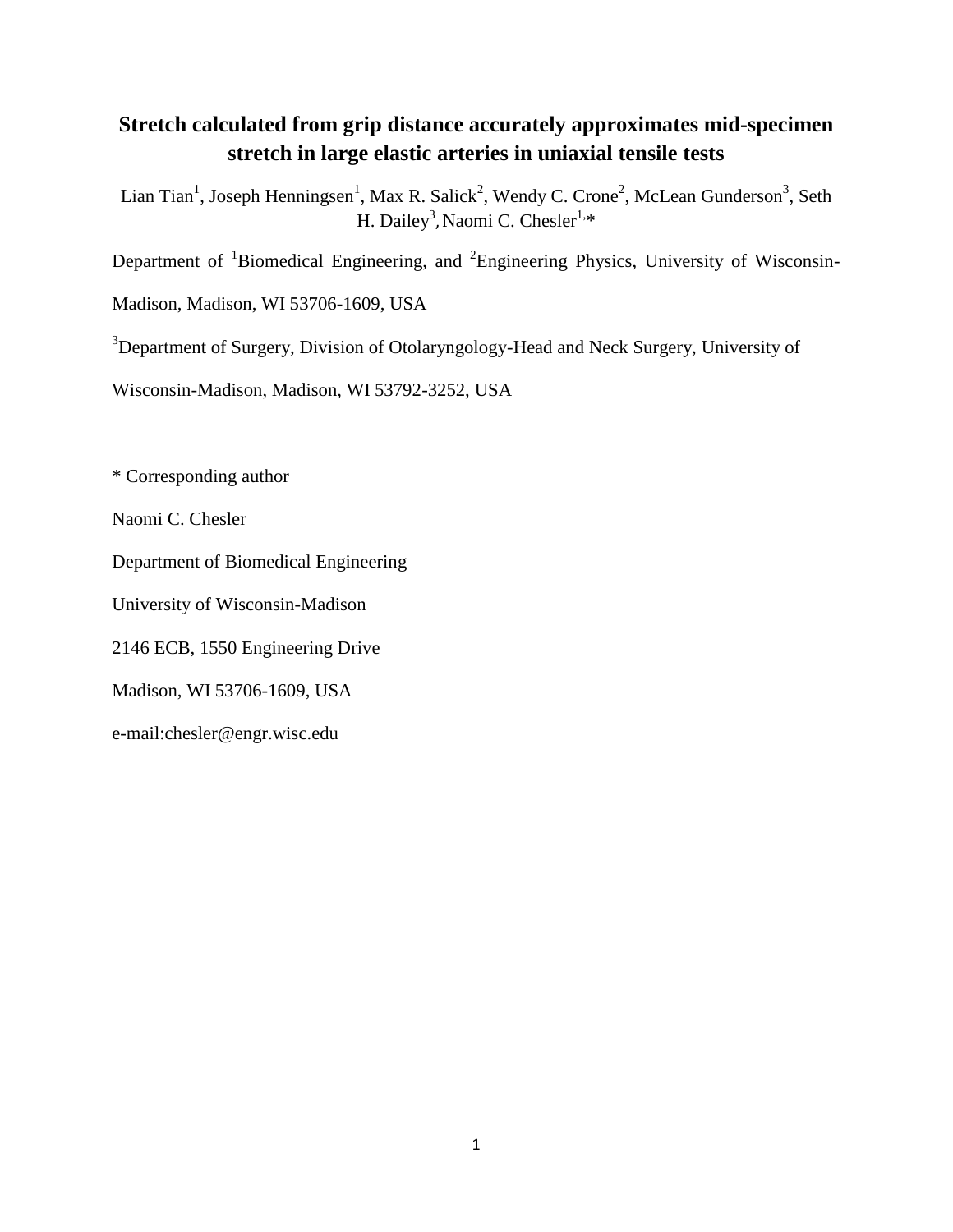# **Abstract**

The mechanical properties of vascular tissues affect hemodynamics and can alter disease progression. The uniaxial tensile test is a simple and effective method for determining the stressstrain relationship in arterial tissue ex vivo. To enable calculation of strain, stretch can be measured directly with image tracking of markers on the tissue or indirectly from the distance between the grips used to hold the specimen. While the imaging technique is generally considered more accurate, it also requires more analysis, and the grip distance method is more widely used. The purpose of this study is to compare the stretch of the testing specimen calculated from the grip distance method to that obtained from the imaging method for canine descending aortas and large proximal pulmonary arteries. Our results showed a significant difference in stretch between the two methods; however, this difference was consistently less than 2%. Therefore, the grip distance method is an accurate approximation of the stretch in large elastic arteries in the uniaxial tensile test.

Key words: uniaxial test, stretch estimation, grip distance, imaging technique

Word count (from Introduction to Acknowledgement): 3325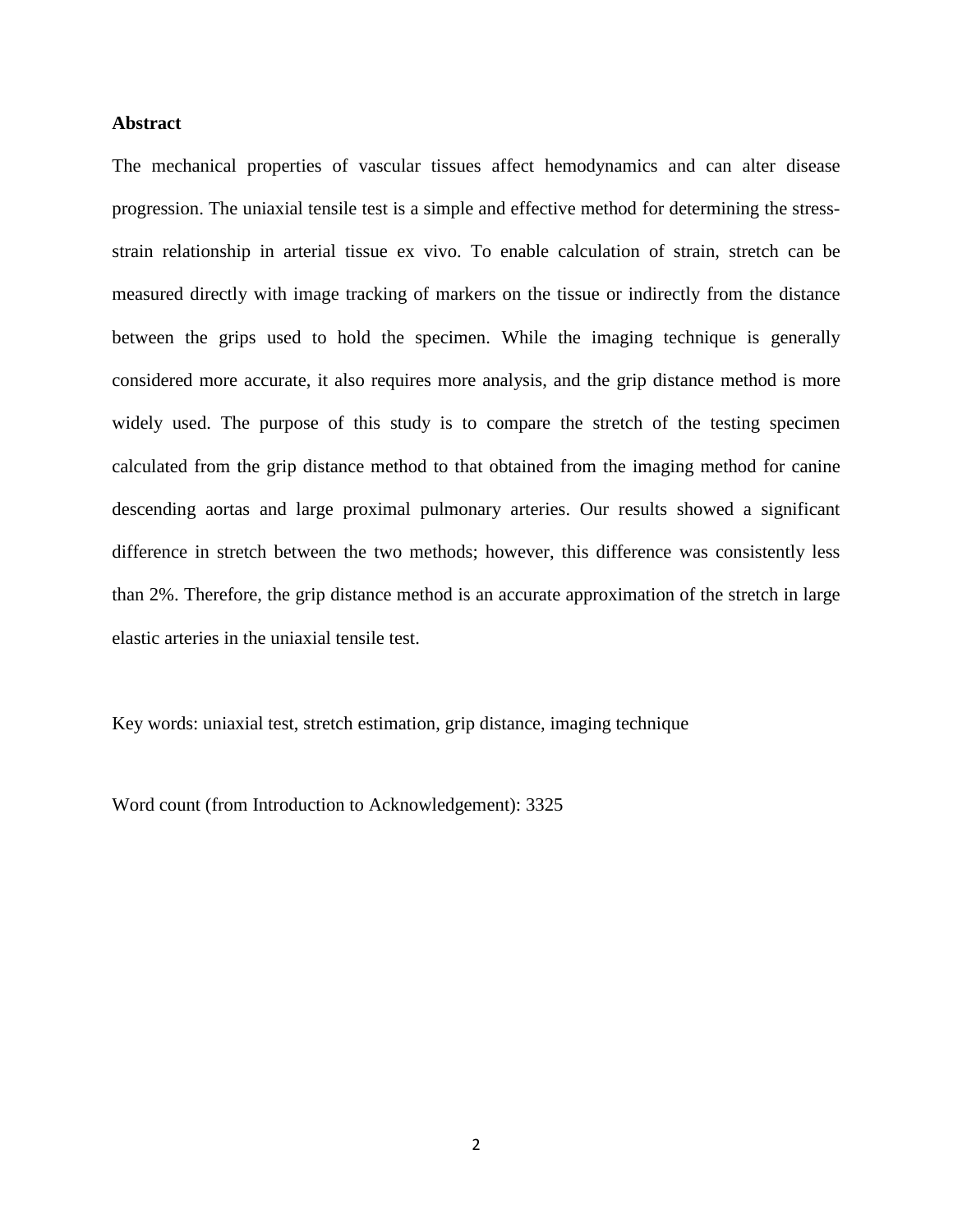# **Introduction**

The mechanical properties of large proximal arteries are of great interest because these arteries strongly impact blood flow in the circulation and heart function (Milnor 1975; Stevens et al., 2012; Wang and Chesler, 2011; Weinberg et al., 2004). Understanding the changes in arterial mechanical properties during cardiovascular disease progression is useful for prognoses and monitoring therapeutic efficacy. Several ex vivo mechanical tests have been used to characterize the mechanical properties of large elastic arteries including uniaxial and biaxial tests, and pressure inflation-force test (Holzapfel, 2006; Kao et al., 2011; Lammers et al., 2008; Sommer et al., 2010; Golob et al., 2015). The uniaxial test is performed with an apparatus that applies a tensile force to a rectangular strip in only one direction. As a result, this test does not mimic the physiological state of the artery, which is loaded three-dimensionally, and cannot fully characterize the anisotropic properties of the artery (Tian and Chesler, 2012; Holzapfel and Ogden, 2009). Despite these limitations, the uniaxial test is often preferred to the other, more physiologically relevant tests due to its simplicity and feasibility when tissue size is limited (Tian and Chesler, 2012; Holzapfel, 2006).

The question of how to accurately measure strain or stretch is important for uniaxial testing of arterial tissue. Many uniaxial test studies use the grip-to-grip distance before and during loading for the stretch calculation (Bulter et al., 1984; Lammers et al., 2008; Tian et al., 2011). Conversely, some studies mark regions of the specimen with visible markers (e.g., ink) prior to testing and obtain the stretch at the mid-section of the specimen by tracking the distances between these markers during the test (Bulter et al., 1984; Holzapfel et al., 2004; Holzapfel 2006; Woo et al., 1983; Zernicke et al., 1984). This latter method, the imaging method, is useful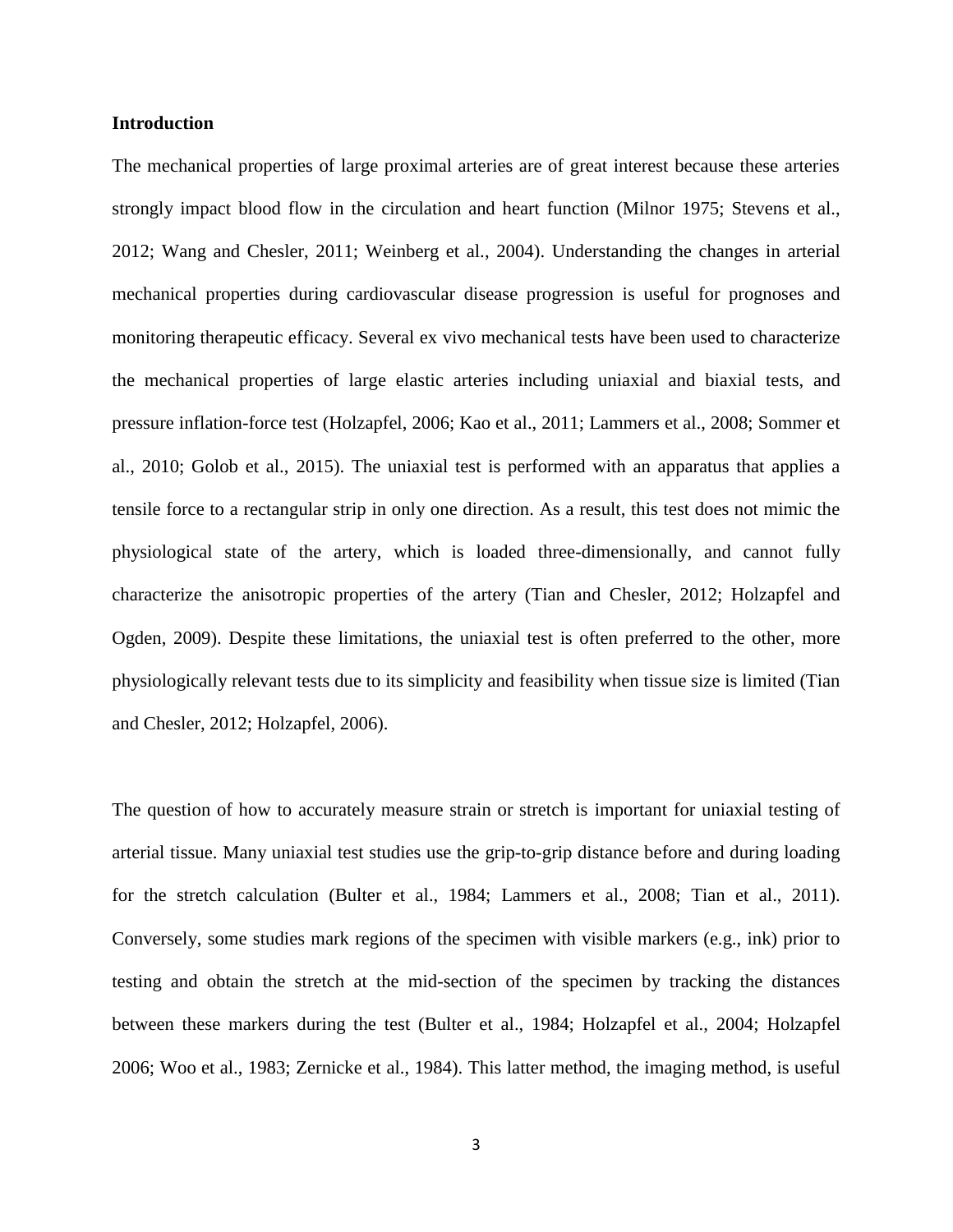for avoiding or reducing the clamped boundary effect associated with the uniaxial test. However, it requires a significant amount of equipment, software, and calculations, while the determination of mean strain from grip distance is relatively simple. Unfortunately, no experimental studies have verified whether the calculation of strain based on grip distance is an accurate approximation compared to marker motion in the mid-section of tissue specimens from large elastic arteries.

The purpose of this study was to examine if the stretch calculated from grip distance during uniaxial testing on specimens from large elastic arteries is an accurate approximation of the stretch in the middle of the specimen.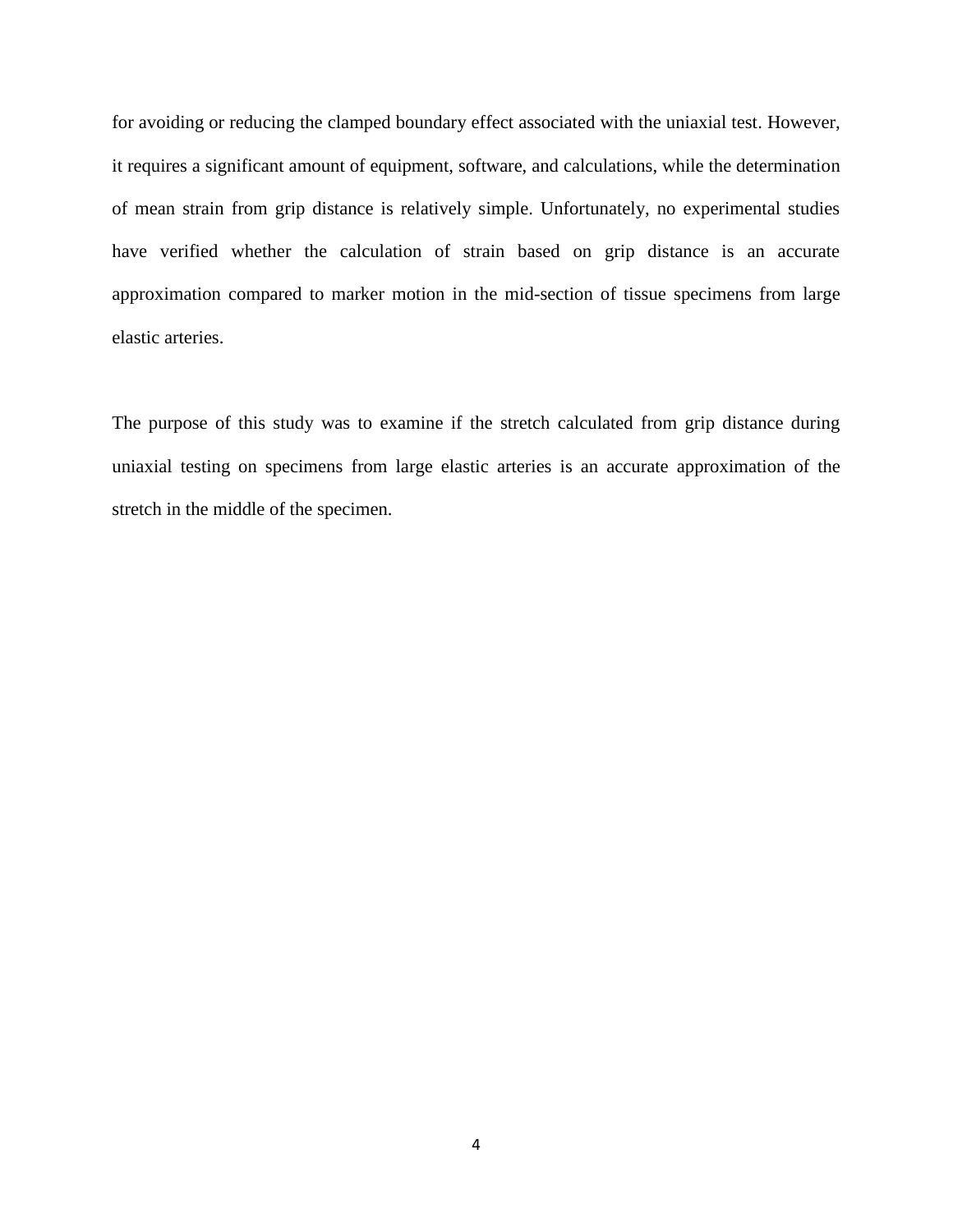#### **Methods**

#### **Materials**

All experimental studies were performed after approval by the Institutional Animal Care and Use Committee of the University of Wisconsin-Madison and Northwestern University. The large proximal pulmonary arteries and descending aortas were harvested after the euthanasia of the animals from 4 adult canines at Northwestern University and 16 adult canines at the University of Wisconsin-Madison, and stored in PBS at 4˚C before dissection and testing.

# Mechanical Testing

The aorta and the large proximal pulmonary arteries were prepared for a uniaxial tensile test, less than 24 hours after the euthanasia of animals, with modified experimental protocol of previous studies (Lammers et al., 2008; Tian et al., 2011). Any connective tissue visible on the arteries was removed from the outer wall. This was done carefully and completely to avoid any alterations in the mechanical properties of the vasculature. The pulmonary vasculature was cut with a razor blade into three sections: left pulmonary artery (LPA), right pulmonary artery (RPA), and main pulmonary artery (MPA). Rectangular sections were cut from LPA, RPA, MPA, and aorta in the circumferential direction for testing. Longitudinal rectangular section was also cut from the artery if sufficient longitudinal length remained after the circumferential section was removed. Table 1 summarizes the tissues that were available for testing. Prior to the uniaxial tensile test, the width and thickness of each artery specimen were measured from scaled digital image, and each specimen was marked with black adhesive (Loctite 380 Black Max; Henkel, CT, USA) on the arterial intimal surface for tracking during the testing and for local stretch calculations. Several small markers  $(>4)$  were made on the tissue surface within the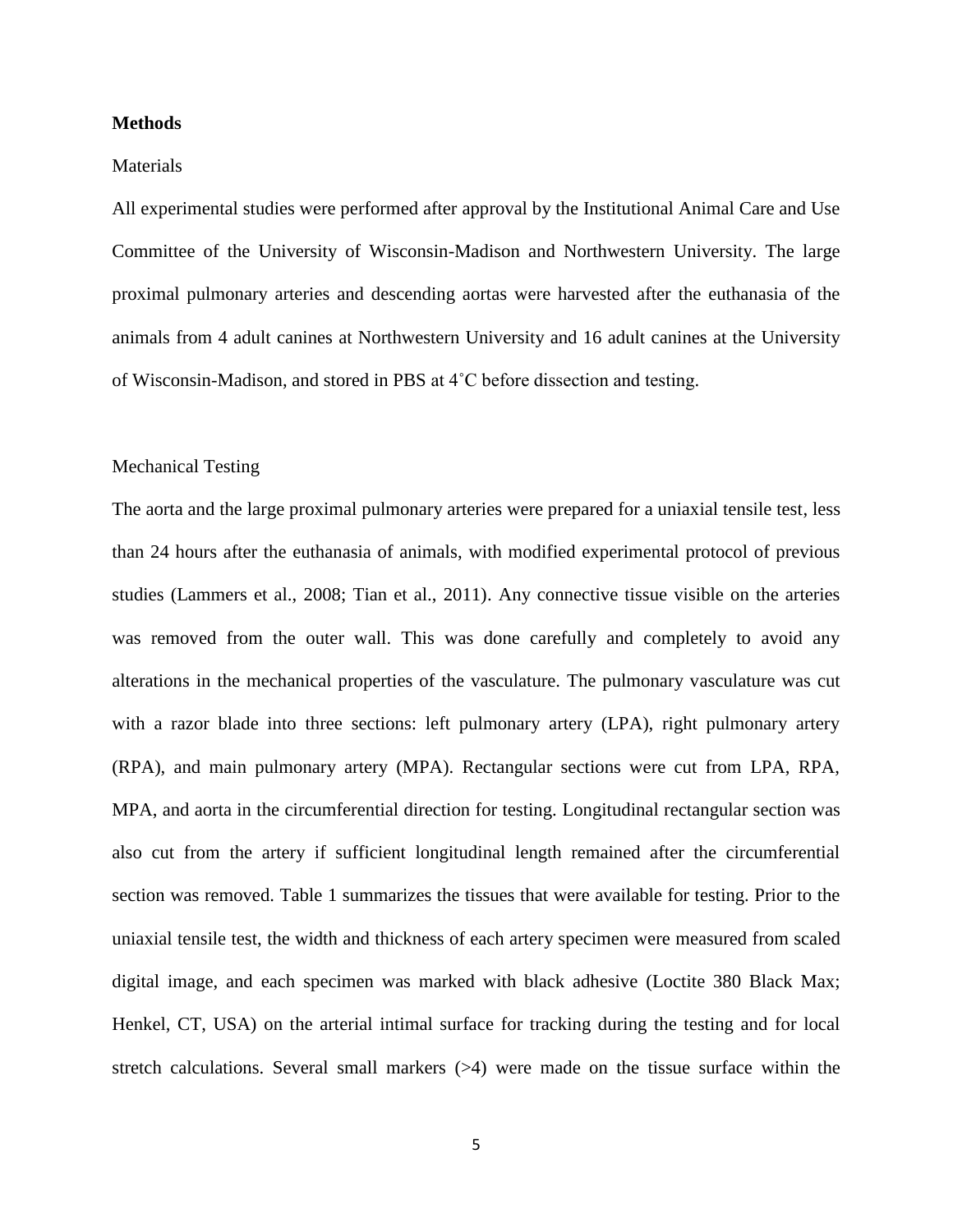middle region along the midline of the specimen in the loading direction (Figure 1). All markers on the specimen, with a distance of  $1~3$  mm between two consecutive ones, were kept as small as possible (0.5~1 mm in diameter) to avoid alteration of the mechanical properties, and they were also kept close to the midline to ensure that they were aligned with the direction of uniaxial loading. The specimen was then clamped by self-aligning grips with sandpaper on each end to avoid specimen slippage. The length between the two grips was measured with digital calipers (with a resolution of 0.5  $\mu$ m) prior to the test as the reference length  $(L_0)$ . All tests were done with an Instron 5548 MicroTester tensile testing system (Instron; Norwood, MA, USA), equipped with a 10 N load cell. The MicroTester has a resolution of 0.125 µm and the load cell has a resolution of 10 mN. The tissue specimen was immersed in PBS at 37<sup>°</sup>C in an environmental chamber throughout the test. Each specimen was first extended by 30% of the initial length which in general won't break the tissue (Lammers et al., 2008) and at a strain rate of 20% gauge length/s which is close to the physiological range (Ingram et al., 1970). The specimen was returned to its initial state before the next test. The specimen was extended again to a higher stretch ratio until the force-extension curve became nonlinear, which indicates collagen engagement (Lammers et al., 2008). The last stretch the specimen was loaded to (without any breakage) was taken as the highest stretch ratio for this specimen. Note that depending on the arterial mechanical properties, different specimens could have different highest stretch ratios. The specimen was then preconditioned at its highest stretch ratio with 10 loading and unloading cycles at a strain rate of 20% gauge length/s. The specimen was finally loaded from the reference state to its highest stretch ratio at a strain rate of 0.2% gauge length/s. During this final loading, images of the specimen were captured once every 10.4 seconds for local stretch calculations and the stretches calculated from grip distance were obtained simultaneously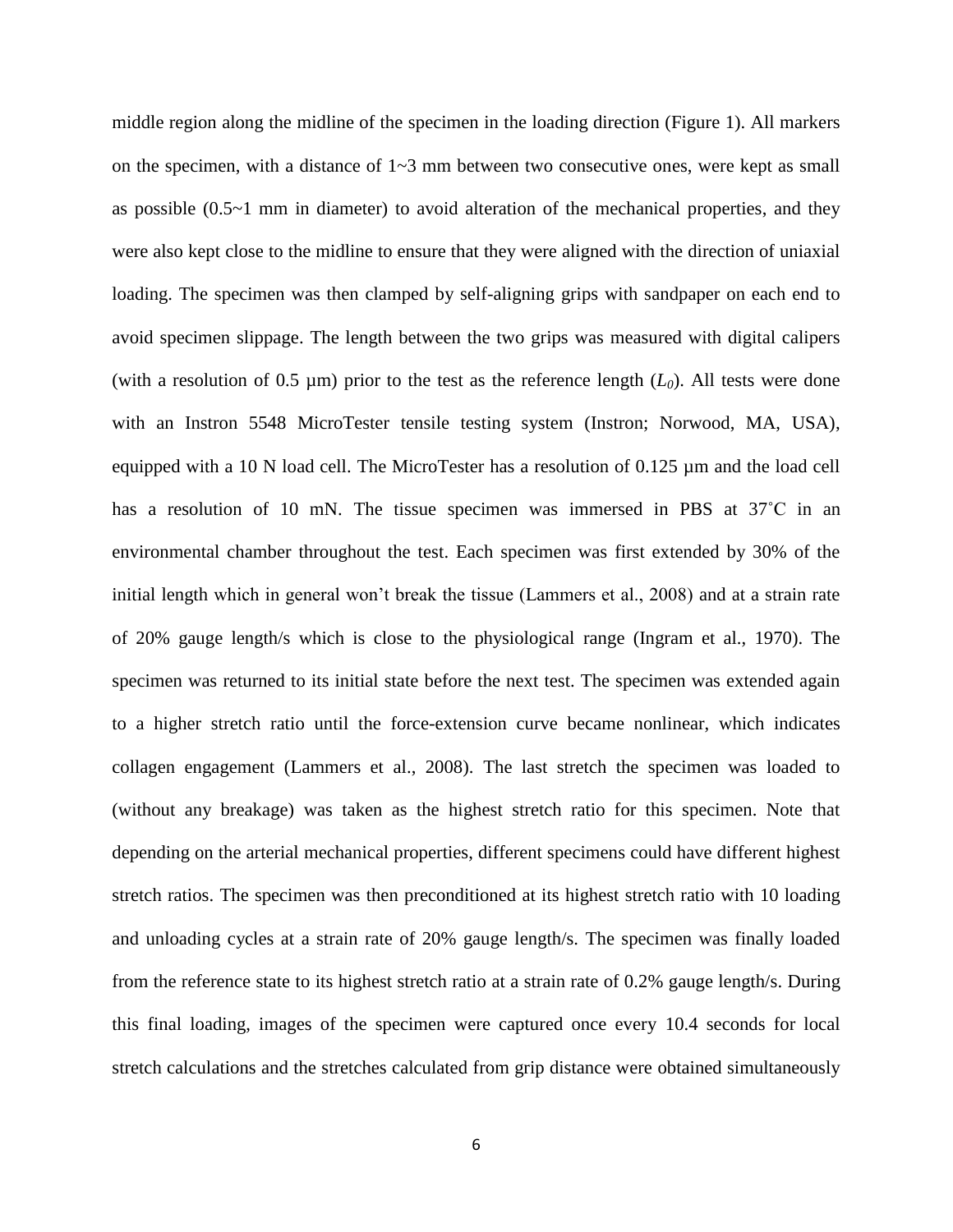at a sampling rate of 25-50 Hz. Images were captured using a Photometrics MicroPublisher 5.0 RTV and QCapture Pro 5.1.1.14 acquisition software and have a resolution of 0.017 mm/pixel or less. Data for specimens that had fracture, breakage, or slippage were not used.

#### Calculations

The stretch of the artery during the final loading cycle was calculated in two ways. The ratio of the distance between the grips of the testing systems and the original grip distance was taken as the grip distance stretch:

$$
\lambda_{\text{grip}} = \frac{L}{L_0},\tag{1}
$$

where  $L$  is the length of the specimen between the two grips during loading and  $L_0$  is the original or reference length of the specimen between the two grips before loading. Based on error propagation analysis (Coleman and Steele 1999), the percentage error in stretch due to the instrumentation is  $\delta \lambda_{\rm{grip}}/\lambda_{\rm{grip}} = \sqrt{\delta_L^2/L^2 + \delta_{L_0}^2/L_0^2}$ , where  $\delta_L$  and  $\delta_{L_0}$  are the resolution of *L* 

and  $L_0$  measurements, respectively.

The image-based stretch was calculated from the image sequence by tracking the distance between two markers during the test and taking the ratio of that distance and the original distance between these two markers (Figure 1):

$$
\lambda_{\text{image}} = \frac{l}{l_0},\tag{2}
$$

where  $l$  is the distance between two selected markers during loading and  $l_0$  is the original distance between these two markers before loading. Tracking of the markers was done with custom-written MATLAB routines (Digital Image Correlation and Tracking). Briefly, a pair of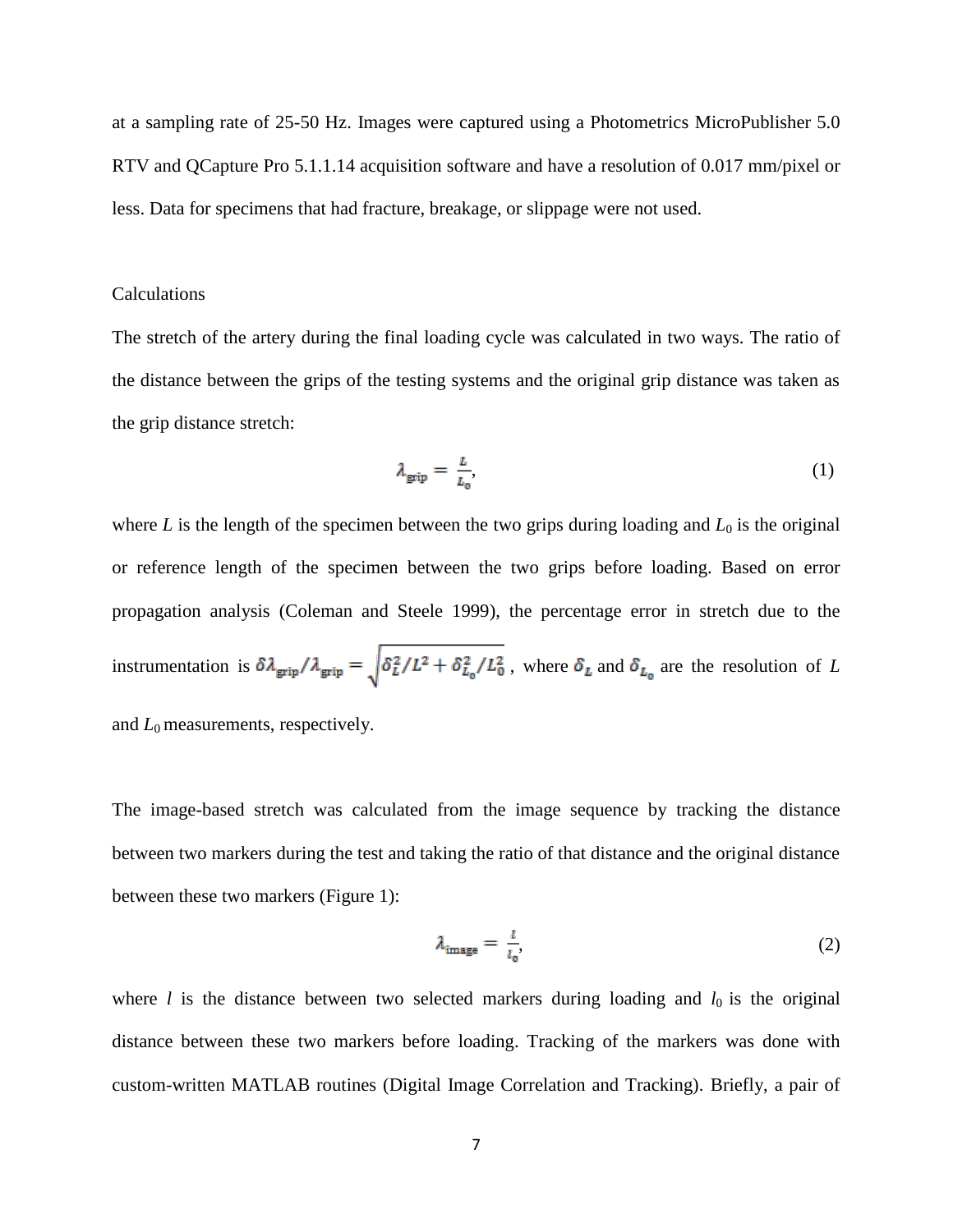markers was chosen manually and the MATLAB code could then track this pair of markers in a series of consecutive images and calculate the pixel distance between these two markers for each image. Two to four pairs of markers in the middle region of the same artery specimen were chosen for the stretch calculation and the average stretch of all pairs was reported as the imagebased stretch. Note that during image analysis, we physically checked the attachment of the markers to the tissue specimen. In general, the markers were attached well to the tissue specimen. We did not use markers that had slippage during our post-testing examination. Based on error propagation analysis, the percentage error in stretch is  $\delta \lambda_{\text{image}}/\lambda_{\text{image}} = \sqrt{\delta_l^2/l^2 + \delta_{l_0}^2/l_0^2}$ , where  $\delta_l$  and  $\delta_{l_0}$  are the resolution of *l* and *l*<sub>0</sub> measurements respectively, which are both one pixel, i.e., 0.017 mm.

The difference in stretch between these two methods was calculated as

$$
\% = \frac{\lambda_{\text{image}} - \lambda_{\text{grip}}}{\lambda_{\text{grip}}} \times 100. \tag{3}
$$

An illustration of the calculation of the difference is shown in Figure 2. For a given grip distance stretch of a specimen, the corresponding time was found from the grip distance stretch-time curve. The image-based stretch was then found from the image-based stretch-time curve at the same instant in time. A series of stretches  $(1.1-2.2 \text{ mm/mm})$  obtained with the grip distance method  $(\lambda_{\text{grip}})$  were used to determine the time points. The stretches found with the imaging method ( $\lambda_{\text{image}}$ ) at each time point were compared to  $\lambda_{\text{ grip}}$  at the same time point using Eq. (3).

To examine if the difference between the two methods depends on the direction of the samples (circumferential vs. longitudinal directions), the artery site (systemic vs. pulmonary artery) and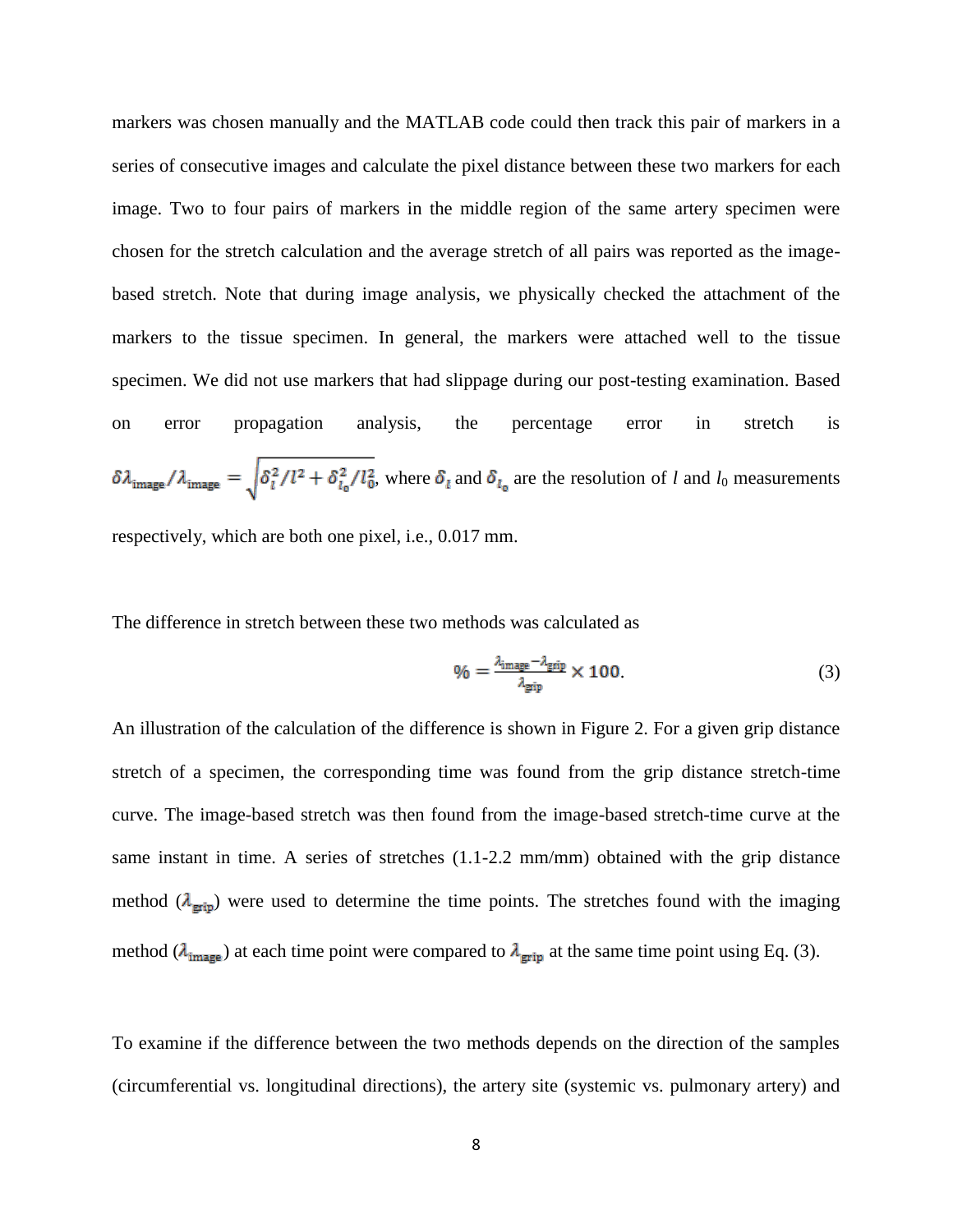specimen geometry (specifically the ration of specimen's original length between grips and specimen's original width), we separated the specimens into different groups based on these factors and compared the stretch differences of the two methods between groups. When examining the specimen's length to width ratio (Choi and Horgan, 1977; Jimenez et al., 1989; Noyes et al., 1984; Woo et al., 1983; Woo 1982), we separated the specimens into two groups: group 1 with a ratio of 4:1 or greater and group 2 with a ratio less than 4:1 (Table 1).

# Statistical analysis

All results are presented as mean  $\pm$  SE unless otherwise stated. A z-test was performed on the entire data set of the difference between the grip distance and imaging methods. Bland–Altman analysis (Bland and Altman, 1986) was also used to assess the agreement between these two measurements of stretch on the entire data. Student's t-tests were performed on the specimen groups separated based on direction, tissue site, and geometry. A P-value less than 0.05 was considered statistically significant.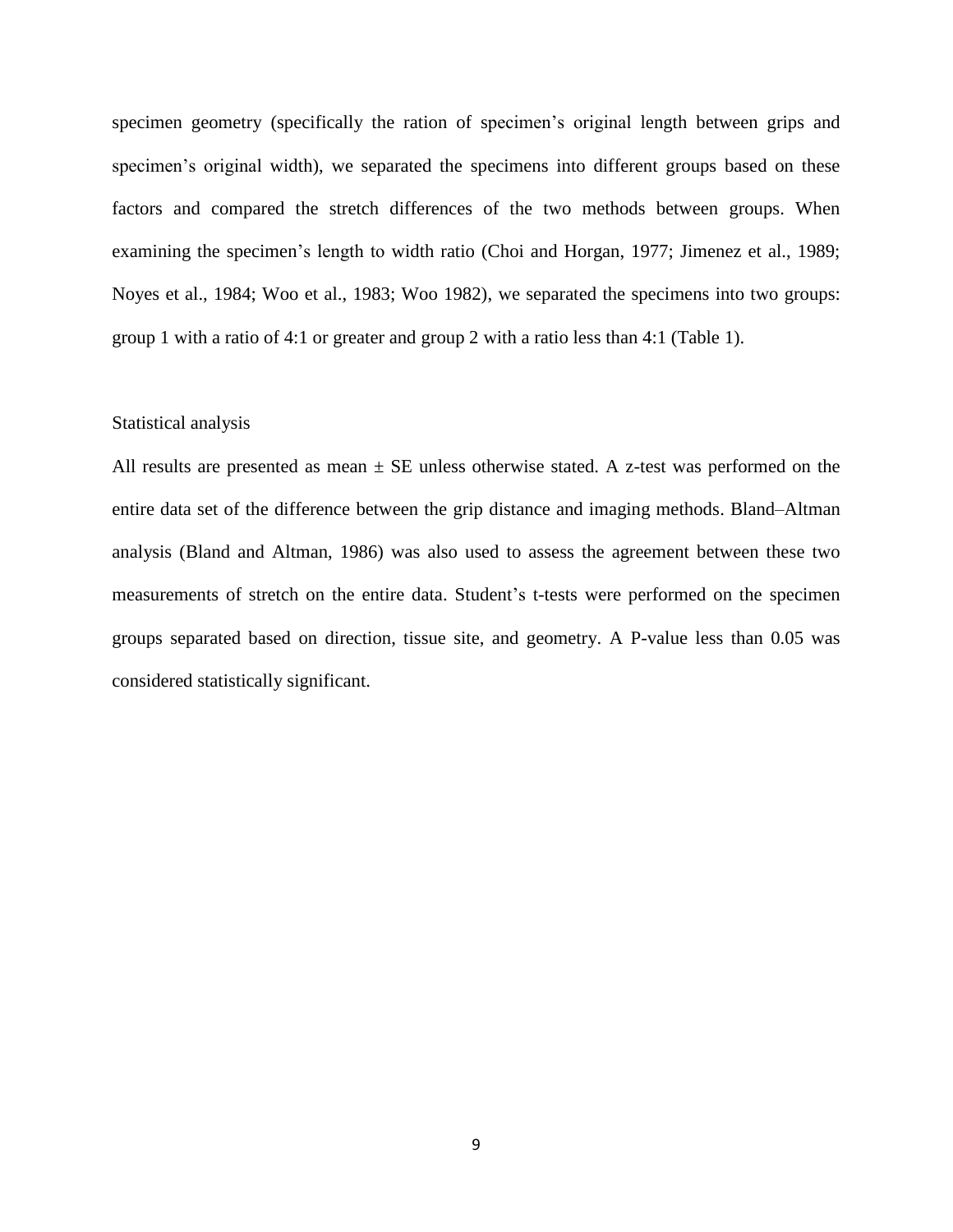### **Results**

To ascertain the accuracy of our experimental approach, we calculated the error in the stretch from grip distance and imaging methods due to testing system. For grip distance method, the maximum error occurs when the reference length  $(L_0)$  is the smallest, which is 5.99 mm, and at the smallest stretch, i.e., 1.1. As a result, the maximum error in percentage in stretch from the grip distance method is 0.0085%. For the imaging method, the maximum error occurs when the original length between the two markers  $(l_0)$  is the smallest, which is larger than 2 mm for all the chosen pairs of markers, and also at the smallest stretch, i.e., 1.1. Therefore, the maximum error in percentage in stretch from imaging method is 1.1%, which is several orders of magnitude higher than the error form the grip distance method.

Figure 3 shows the difference in stretch between the grip distance and imaging methods. The mean difference for all grip distance stretch levels from 1.1 to 2.2 mm/mm was less than 1% and positive, ranging from  $0.10 \pm 0.75\%$  to  $0.86 \pm 0.33\%$  (Figure 3A). The difference between the two methods was significant ( $P < 0.05$ ) at intermediate grip distance stretches (1.3 to 2.0 mm/mm) but not at the lowest or highest grip distance stretch. Bland-Altman analysis shows good agreement between these two methods on stretch measurement (Figure 3B). The imaging method has a bias of 0.0096 with limits of agreement of 0.099.

We then separated the specimens into two groups based on their geometry: those with a length to width ratio  $\geq 4$  ( $n = 53$ ) and those with a length to width ratio of  $\lt 4$  ( $n = 52$ ). The mean differences observed for both groups at all stretches remained below 2% as shown in Figure 4.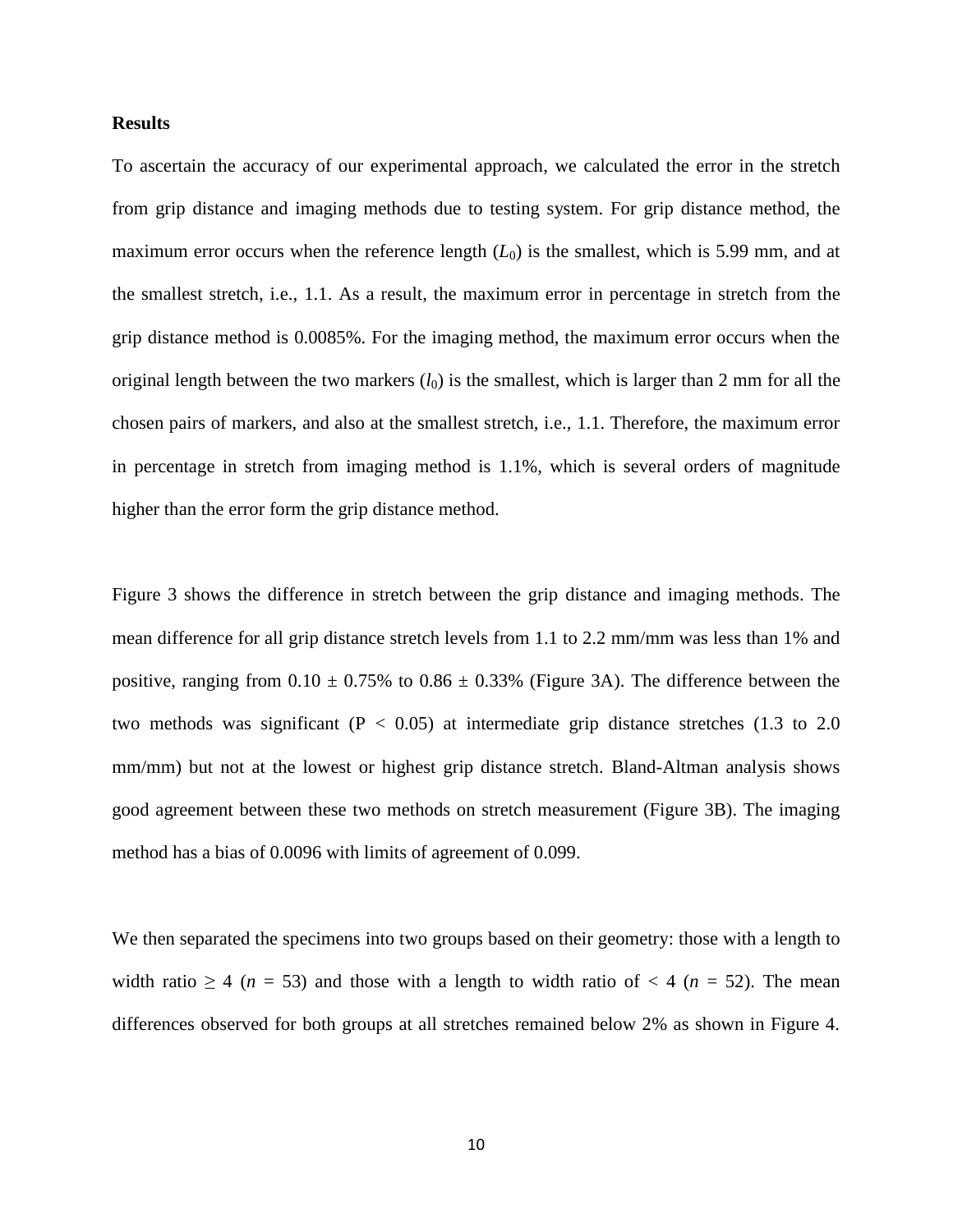When the two groups were compared to each other, the differences between the groups were not significant ( $P > 0.05$ ).

Figure 5 shows the difference between the two methods at various grip distance stretches for circumferential and longitudinal directions. The direction of the specimen did not significantly affect the difference between the grip distance stretch and the image-based stretch.

The difference in stretch between the two methods in aorta and proximal pulmonary arteries were consistently less than 2% (Figure 6). At high stretches, the differences between the two types of arteries were not significant.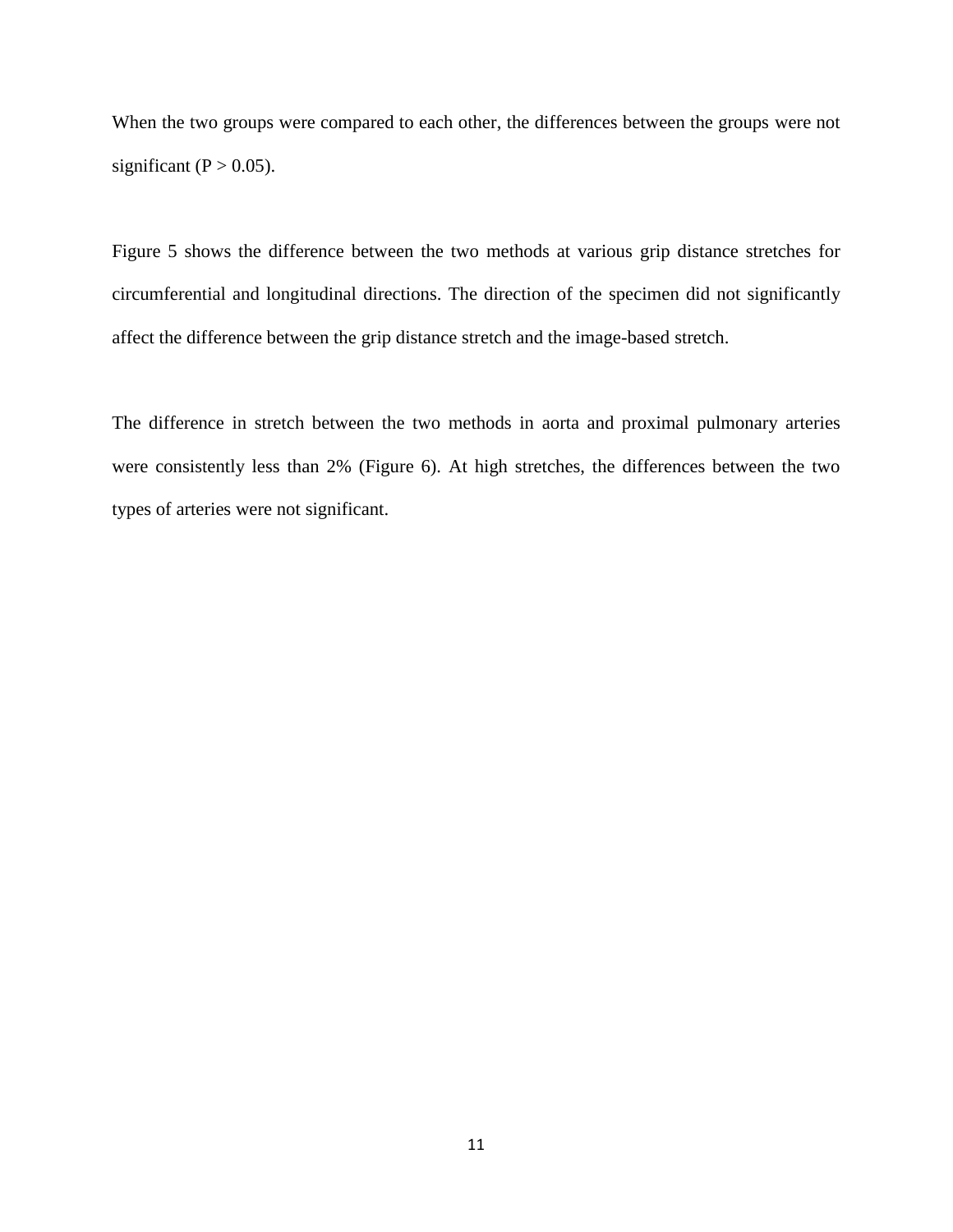#### **Discussion**

The uniaxial tensile test is an often-used way of characterizing the mechanical properties of soft tissues, and in general, the stretch in the loading direction is estimated using the grip distance. However, the accuracy of this method for estimating stretch and therefore strain is unknown. In this study, by performing the uniaxial tensile test on canine aortas and large proximal pulmonary arteries, we obtained the stretch from the grip distance and from an image acquisition method on the middle section of specimens. We found that the two techniques yield significantly different results, yet this difference was never greater than 2% on average. We also found the difference between these two methods did not depend on the specimen length to width ratio, the specimen direction (circumferential and longitudinal), or the artery site (aorta and pulmonary arteries).

The error in stretch due to the accuracy of the testing system is not greater than 0.0085% and 1.1% for grip distance and imaging methods, respectively. We conclude that the experimental system is accurate enough to evaluate the difference between the two methods of estimating stretch.

The stretch estimated from the imaging method should be larger than that calculated from the grip distance because, in uniaxial tensile testing, the stretch is largest at the middle region of a rectangular homogeneous specimen that is far from the grips (Choi and Horgan, 1977; Jimenez et al., 1989; Beer et al., 1992; Gasser et al., 2006; ten Thijie et al., 2007). In addition, theoretical and simulation studies have shown that boundary effects are more significant in anisotropic materials, like arteries, than in isotropic materials (Holzapfel and Ogden, 2009; Zernicke et al., 1984; ten Thijie et al., 2007; Holzapfel 2006; Horgan 1972a,b, 1989; Horgan and Knowles,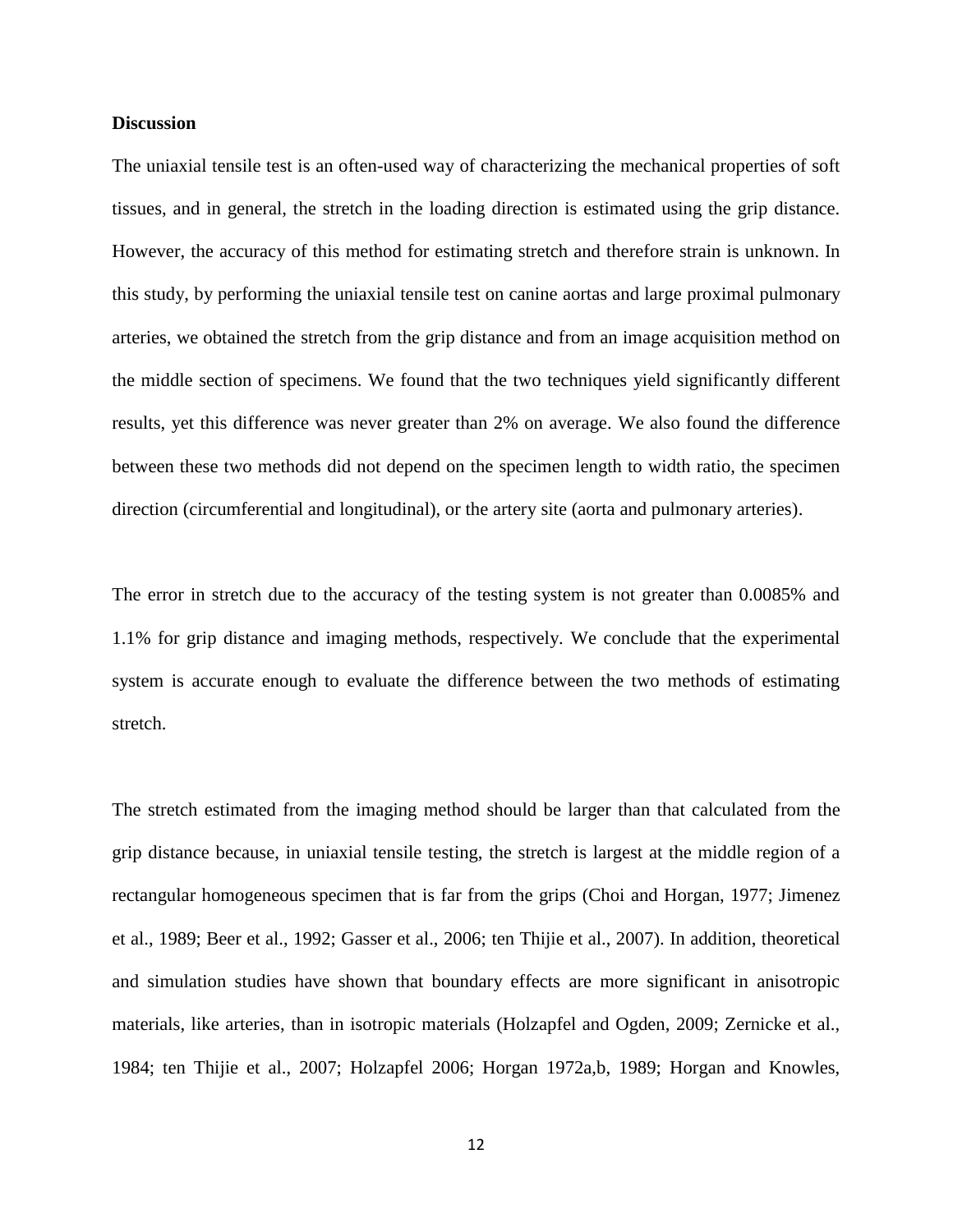1983; Miller and Horgan, 1995; Arridge and Folks, 1976; Waldman and Lee, 2002; Waldman e al., 2002). Boundary effects can be minimized by using a dog-bone shaped specimen and by having a very large gage length to width ratio (Jimenez et al., 1989; Miller and Horgan, 1995). Using the dog bone shape when working with soft tissue is often not feasible due to the likelihood of damage and sometimes limited tissue material. As a result, the length to width ratio of our specimens varied from 1.6 to 8.6. Nevertheless, we found that the difference in the stretch between the two methods was less than 2% on average. This suggests that the variation in strain from the center region to the boundaries is small in these tissues for the strain range tested here. In addition, when the different specimens were separated into two groups by the length to width ratio of 4, no significant differences in the difference of stretch between the two methods were seen, although the group with the length to width ratio larger than 4 (group 1) showed slightly larger differences in general. Note that some experimental studies found smaller strain from imaging method, which is probably due to specimen slippage, drying or geometry variation (e.g., Butler et al., 1984; Zernicke et al., 1984). This study does not include data with these changes in specimen and the conclusion from this study is not applicable to those conditions.

At high stretches of 2.1 and 2.2 there are slightly larger differences between the two methods than at lower stretches. One reason could be that there are fewer data points at these high stretches. At stretches of 2.1 and 2.2, there were 36 and 21 data points, respectively, whereas at lower stretches there are more than 61 data points. Another reason could be a small amount of marker slippage or change in marker orientation at high stretch.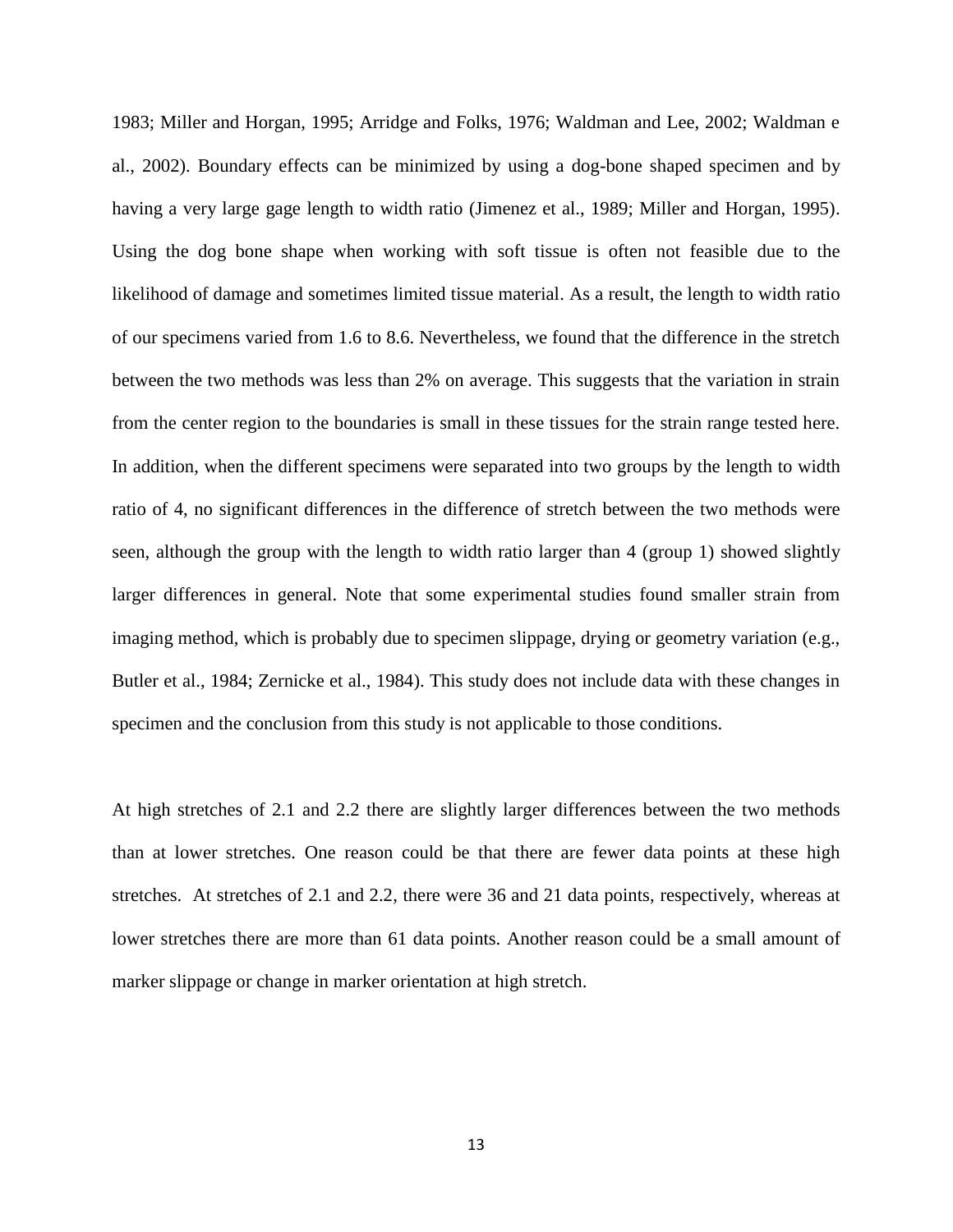Studies have indicated that a difference in the modulus of different directions, or the degree of anisotropy, also affects the stretch distribution along the loading direction (Holzapfel and Ogden, 2009; Choi and Horgan, 1977; Zernicke et al., 1984; Beer et al., 1992; ten Thije et al., 2007; Holzapfel 2006; Horgan 1972a, b, 1989; Horgan and Knowles, 1983; Miller and Horgan, 1995). In general, the circumferential direction is stiffer than the longitudinal direction for both aorta and large pulmonary arterial tissue. Also, the aorta is stiffer than the large proximal pulmonary arteries in both directions (Miller 1975; Vaishnav and Vossoughi, 1987). When specimens were separated based on the direction of the specimen (i.e., circumferential and longitudinal directions) or the artery site (aorta and pulmonary arteries), the stretch differences were never significant. Nevertheless, the degree of anisotropy of these arterial specimens may not be too much different from each other. Without knowledge of the degree of anisotropy of these arterial specimens, it is not known whether the current result can be applied to other tissues with different degrees of anisotropy.

Tissues were loaded to a stretch higher than the collagen fiber engagement range. As a result, the tested stretch range in general covers the physiological stretch range in both healthy and diseased conditions (Schulze-Bauer and Holzapfel, 2003; Tian et al., 2012; Zeinali-Davarani et al., 2013; Tian et al., 2014). Moreover, 2 out of 16 animals developed mild pulmonary hypertension and our data did not find significant differences between these 2 animals and the others regarding the difference in stretch estimation between the two methods. Therefore, the result, i.e., the 2% difference between the two methods, is applicable in the physiological stretch ranges in both healthy and diseased conditions.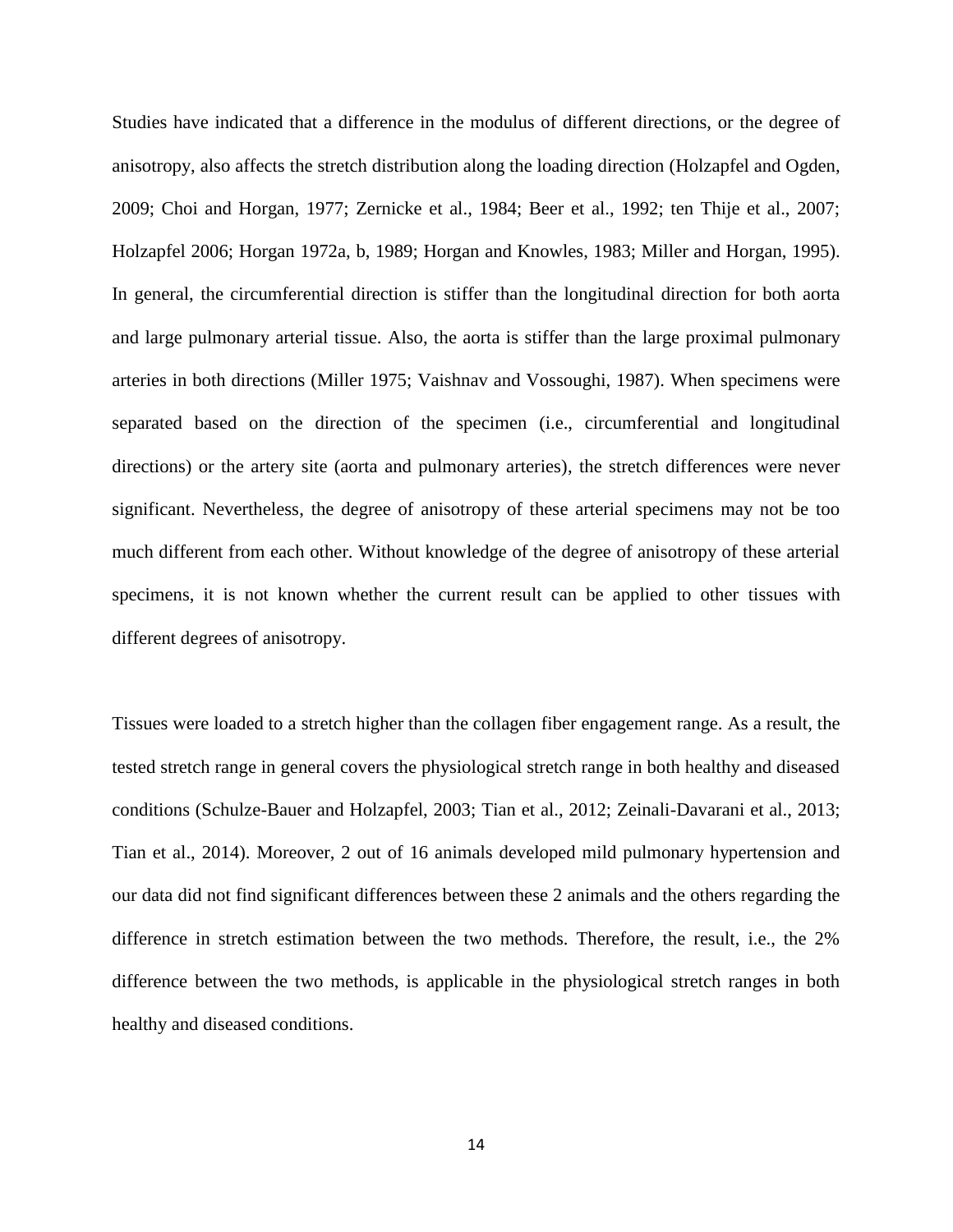Whereas the stretch range used in this study is physiological, the stretch rate is subphysiological. We preconditioned tissues with a physiological stretch rate, but during data collection we used a lower frequency due to the camera's low image capture rate (maximum 1 frame per 1.4 s to obtain image with a resolution of 0.017 mm/pixel or less). Nevertheless, at higher stretch rate (20% gage length/s), the local stretch rate throughout the specimen would likely increase in proportion to that measured at low stretch rate (0.2% gage length/s). If this is the case, the results of this study will be also applicable under higher strain rate, i.e., physiological strain rate testing. However, we did not perform physiological strain rate testing, which would have allowed us to obtain data for the two methods simultaneously. Whether our conclusions remain valid at a higher, more physiological strain rate awaits confirmation.

Some additional limitations are noted in this study. First, we were limited by the size of each artery and could not get both circumferential and longitudinal specimens from each canine artery. Second, a clamped boundary was used in this study. It is unclear whether the present results can be applied to cases with suture boundaries, which is also a common attachment method for the uniaxial test. Third, a rectangular section cut from an artery, whether in the circumferential or longitudinal direction, is not truly planar, which introduces error in the calculations. The specimens, especially the circumferential specimens, were curved at their zero stress state (Tian et al., 2011; Vaishnav and Vossoughi, 1987). Any stresses on specimen caused by loading it in a planar orientation were not taken into account.

In summary, the difference in stretch calculation between the grip distance method and the imaging method was statistically significant, but sufficiently small and independent of the tissue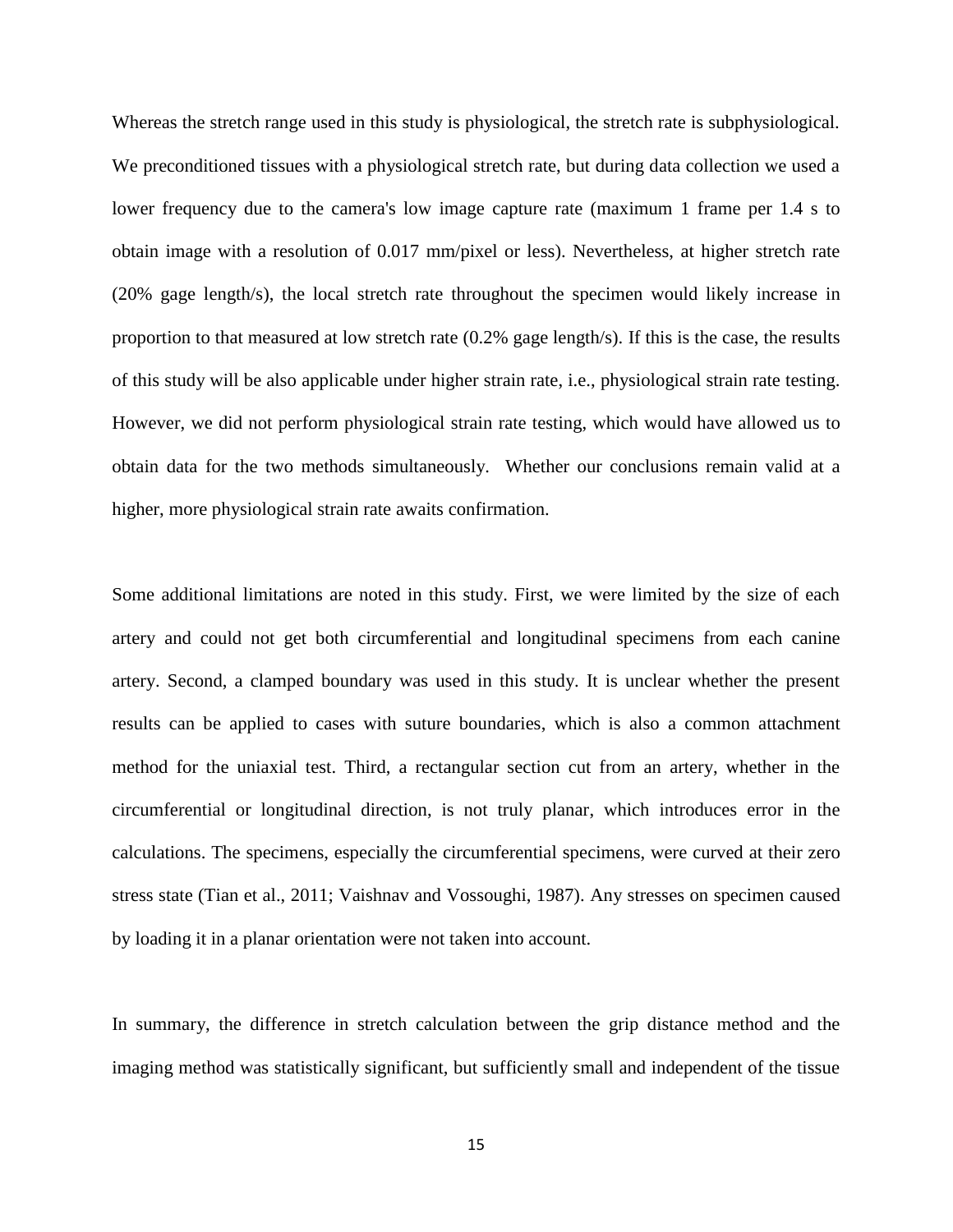site, specimen direction or length to width ratio of the specimen. We conclude that the grip distance method is a good approximation for the stretch estimation in the uniaxial tensile testing of large elastic arteries.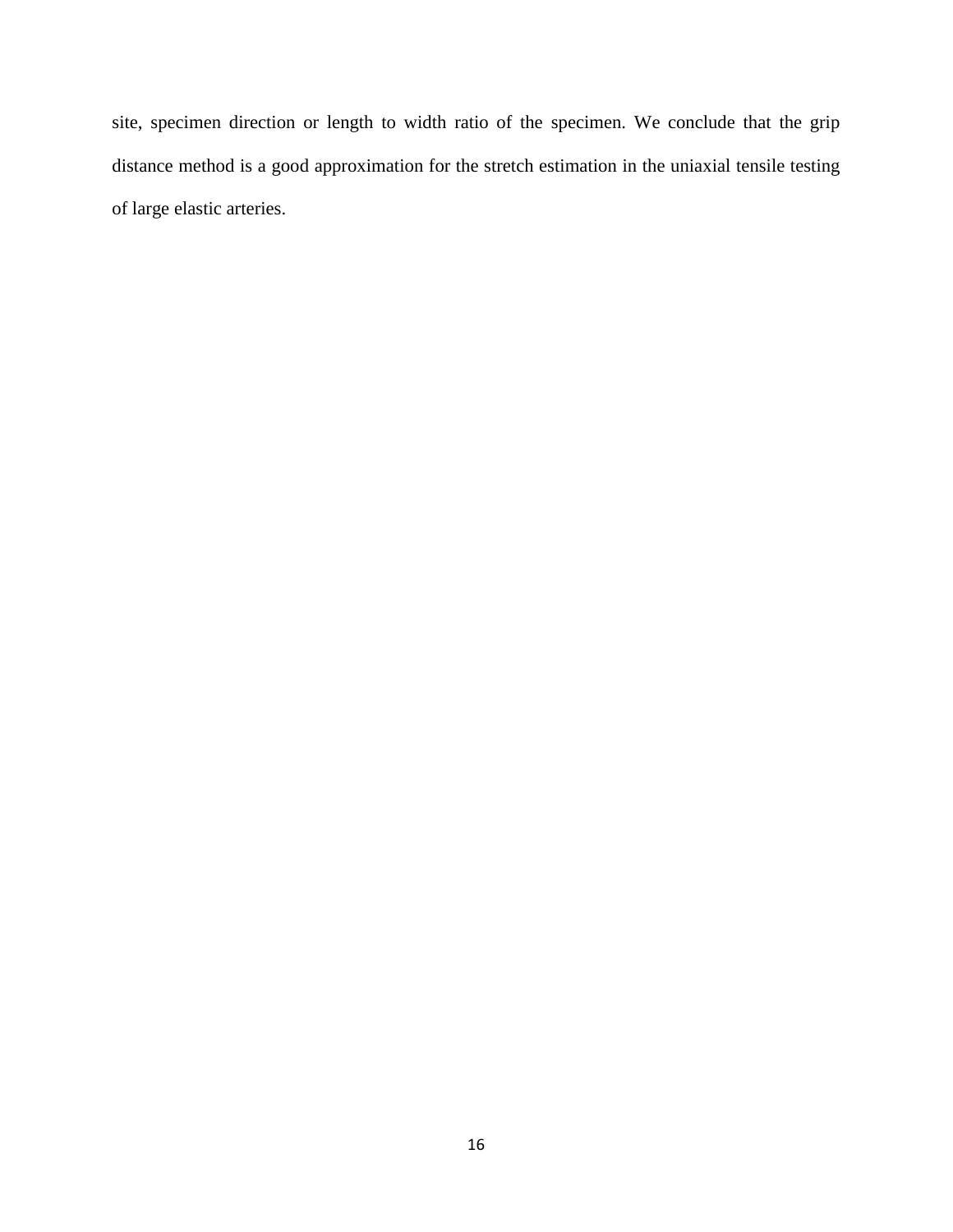# **Acknowledgements**

This study was supported in part by National Institutes of Health (NIH) grants R01-HL105598 (NCC) and the funding support from Department of Surgery (SHD) at the University of Wisconsin-Madison. The authors gratefully thank Dr. Rishi Arora from Northwestern University for sharing with us canine tissues. The authors would like to thank Mr. Graham Fischer and Mr. Andrew Glaudell from the Department of Engineering Physics at the University of Wisconsin-Madison for assistance in performing mechanical testing on arterial tissues. Mr. [Chandler](mailto:ccbenjamin@wisc.edu)  [Benjamin](mailto:ccbenjamin@wisc.edu) from the Department of Engineering Physics at the University of Wisconsin-Madison is also acknowledged for help in characterizing the camera capture rate.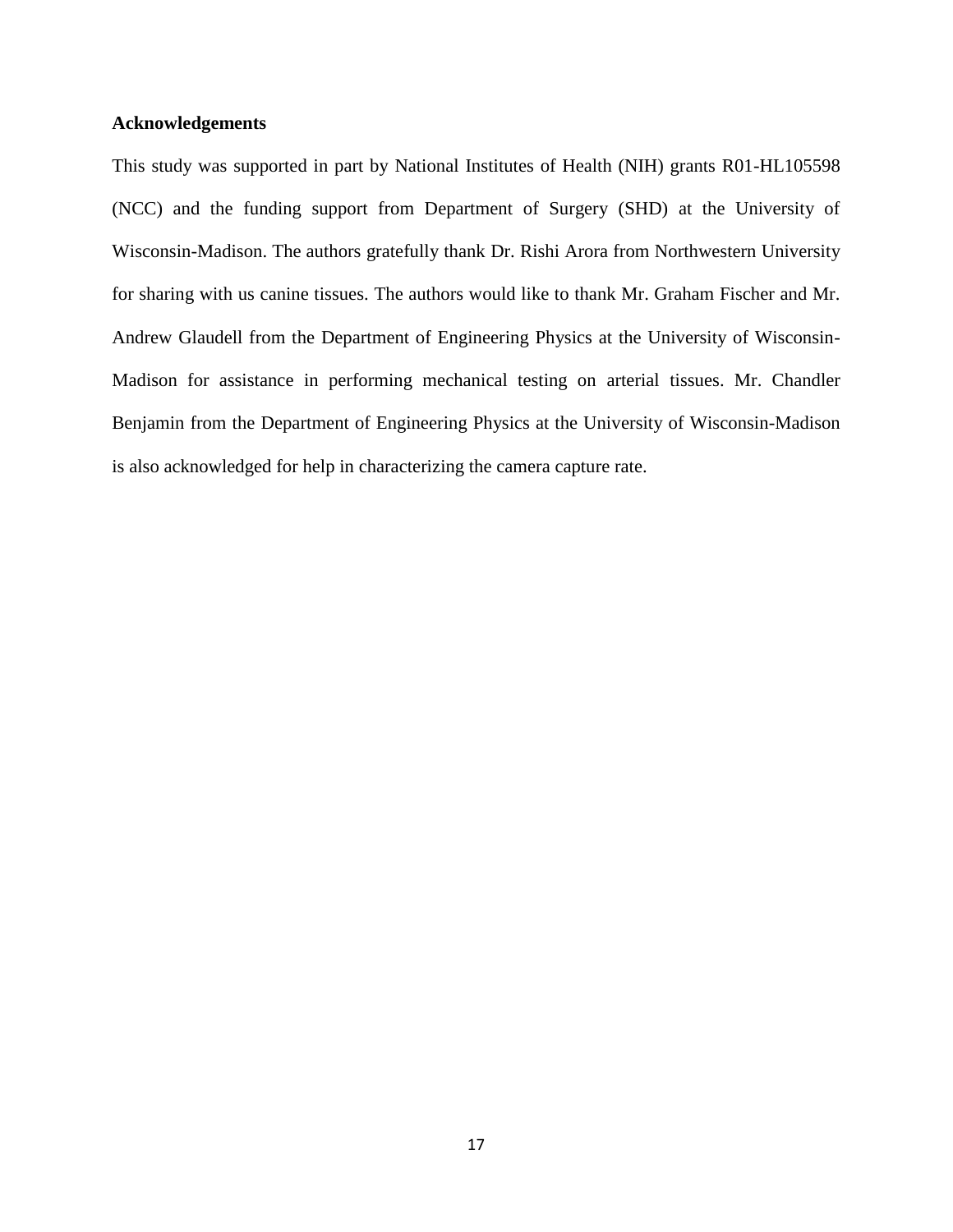# **References**

- Arridge, R.G.C., Folkes, M.J., 1976. Effect of sample geometry on the measurement of mechanical properties of anisotropic materials. Polymer 17, 495-500.
- Beer, F.P., Johnston, E.R., Dewolf, J.T., 1992. Mechanics of Materials. New York: MacGraw-Hill.
- Bland, J.M., Altman, D.G., 1986. Statistical methods for assessing agreement between two methods of clinical measurement. Lancet 1, 307-310.
- Butler, D.L., Grood, E.S., Noyes, F.R., Zernicke, R.F., Brackett, K., 1984. Effects of structure and strain measurement technique on the material properties of young human tendons and fascia. J. Biomech. 17, 579-596.
- Choi, I., Horgan, C.O., 1977. Saint-Venant's principle and end effects in anisotropic elasticity. J. Appl. Mech. 44, 424-430.
- Coleman, H.W., Steele, W.G., 1999. Experimentation and Uncertainty Analysis for Engineers. New York: Wiley.
- [Gasser,](http://www.ncbi.nlm.nih.gov/pubmed?term=Gasser%20TC%5BAuthor%5D&cauthor=true&cauthor_uid=16849214) T.C., [Ogden,](http://www.ncbi.nlm.nih.gov/pubmed?term=Ogden%20RW%5BAuthor%5D&cauthor=true&cauthor_uid=16849214) R.W., [Holzapfel,](http://www.ncbi.nlm.nih.gov/pubmed?term=Holzapfel%20GA%5BAuthor%5D&cauthor=true&cauthor_uid=16849214) G.A., 2006. Hyperelastic modelling of arterial layers with distributed collagen fibre orientations. [J. R. Soc.](http://www.ncbi.nlm.nih.gov/pubmed/16849214) Interface 22, 15-35.
- Golob, M.J., Tian, L., Wang, Z., Zimmerman, T.A., Caneba, C.A., Hacker, T.A., Song, G., Chesler, N.C., 2015. Mitochondria DNA mutations cause sex-dependent development of hypertension and alterations in cardiovascular function. J. Biomech. 48, 405-412.
- Holzapfel, G.A., 2006. Determination of material models for arterial walls from uniaxial extension tests and histological structure. J. Theor. Biol. 238, 290-302.
- Holzapfel, G.A., Sommer, G., Regitnig, P., 2004. Anisotropic mechanical properties of tissue components in human atherosclerotic plaques. J. Biomech. Eng. 126, 657-665.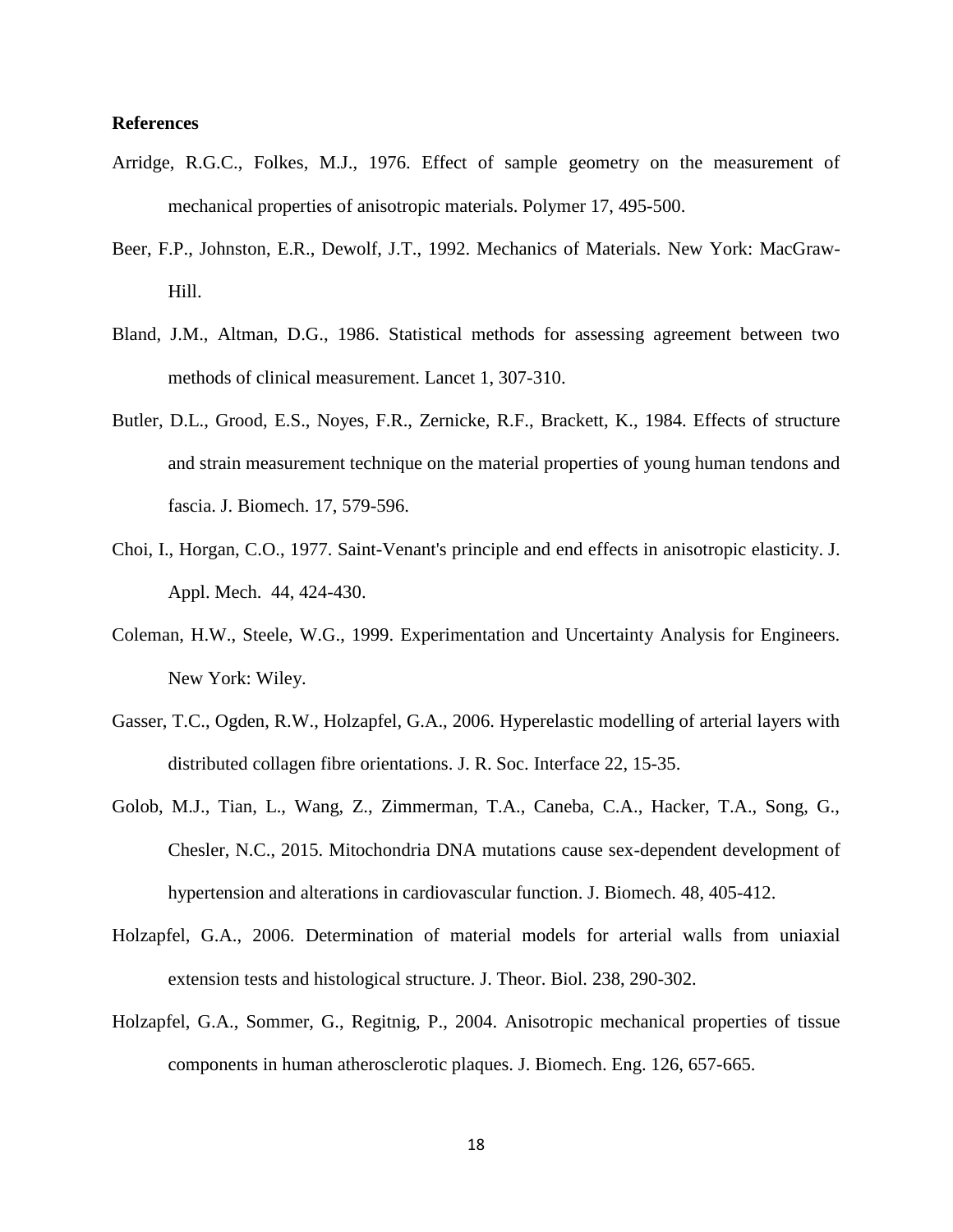- Holzapfel, G.A., Ogden, R.W., 2009. On planar biaxial tests for anisotropic nonlinearly elastic solids. A continuum mechanical framework. Math. Mech. Solids 14, 474-489.
- Horgan, C.O., 1972a. Some remarks on Saint-Venant's principle for transversely isotropic composites. J. Elasticity 2, 335-339.
- Horgan, C.O., 1972b. On Saint-Venant's principle in plane anisotropic elasticity. J. Elasticity 2, 169-180.
- Horgan, C.O., 1989. Recent developments concerning Saint-Venant's principle: An update. Appl. Mech. Rev. 42, 295-303.
- Horgan, C.O., Knowles, J.K., 1983. Recent developments concerning Saint-Venant's principle. Adv. Appl. Mech. 23, 179-269.
- Ingram, R.H., Szidon, J.P., Fishman, A.P., 1970. Response of the main pulmonary artery of dogs to neuronally released versus blood-borne norepinephrine. Circ. Res. 26(2), 249-262.
- Jimenez, M.L., Brown, T.D., Brand, R.A., 1989. The effects of grip proximity on perceived local in vitro tendon strain. J. Biomech. 22, 949-955.
- Kao, P.H., Lammers, S.R., Tian, L., Hunter, K., Stenmark, K.R., Shandas, R., Qi, H.J., 2011. A microstructurally driven model for pulmonary artery tissue. J. Biomech. Eng. 133, 051002.
- Lammers, S.R., Kao, P.H., Qi, H.J., Hunter, K., Lanning, C., Albietz, J., Hofmeister, S., Mecham, R., Stenmark, K.R., Shandas, R., 2008. Changes in the structure-function relationship of elastin and its impact on the proximal pulmonary arterial mechanics of hypertensive calves. Am. J. Physiol. Heart Circ. Physiol. 295, H1451-H1459.
- Miller, K.L., Horgan, C.O., 1995. End effects for plane deformations of an elastic anisotropic semi-infinite strip. J. Elasticity 38, 261-316.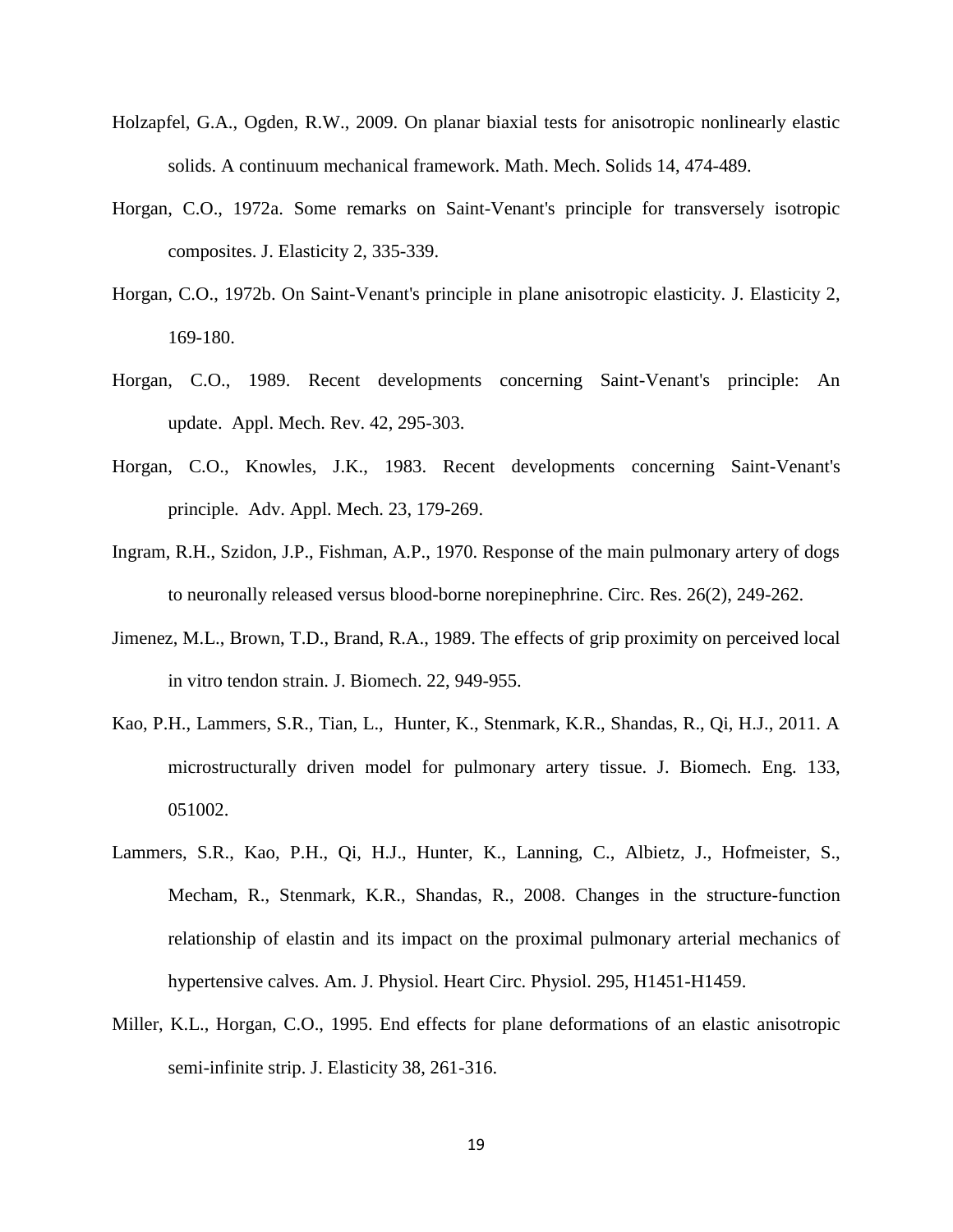Milnor, W.R., 1975. Arterial impedance as ventricular afterload. Circ. Res. 36, 565–570.

- Noyes, F.R., Butler, D.L., Grood, E.S., Zernicke, R.F., Hefzy, M.S., 1984. Biomechanical analysis of human ligament grafts used in knee-ligament repairs and reconstructions. J. Bone Joint Surg. Am. 66, 344-352.
- Schulze-Bauer, C.A.J., Holzapfel, G.A., 2003. Determination of constitutive equations for human arteries from clinical data. J. Biomech. 36, 165-169.
- Sommer, G., Regitnig, P., Koltringer, L., Holzapfle, G.A., 2010. Biaxial mechanical properties of intact and layer-dissected human carotid arteries at physiological and supraphysiological loadings. Am. J. Physiol. Heart Circ. Physiol., 298, H898-H912.
- Stevens, G.R., Garcia-Alvarez, A., Sahni, S., [Garcia,](http://www.ncbi.nlm.nih.gov/pubmed?term=Garcia%20MJ%5BAuthor%5D&cauthor=true&cauthor_uid=22498327) M.J., [Fuster,](http://www.ncbi.nlm.nih.gov/pubmed?term=Fuster%20V%5BAuthor%5D&cauthor=true&cauthor_uid=22498327) V., [Sanz,](http://www.ncbi.nlm.nih.gov/pubmed?term=Sanz%20J%5BAuthor%5D&cauthor=true&cauthor_uid=22498327) J., 2012. RV dysfunction in pulmonary hypertension is independently related to pulmonary artery stiffness. JACC Cardiovasc. Imaging 5, 378–387.
- ten Thije, R., Akkerman, R., Huétink, J., 2007. Large deformation simulation of anisotropic material using an updated lagrangian finite element method. Comput. Method. Appl. M. 196, 3141-3150.
- Tian, L., Chesler, N.C., 2012. In vivo and in vitro measurements of pulmonary arterial stiffness: A brief review. Pulm. Circ. 2, 505-517.
- Tian, L., Lammers, S.R., Kao, P.H., Reusser, M., Stenmark, K.R., Hunter, K.S., Qi, H.J., Shandas, R., 2011. Linked opening angle and histological and mechanical aspects of the proximal pulmonary arteries of healthy and pulmonary hypertensive rats and calves. Am. J. Physiol. Heart Circ. Physiol. 301, H1810-H1818.
- Tian, L., Lammers, S.R., Kao, P.H., Albietz, J.A., Stenmark, K.R., Qi, H.J., Shandas, R., Hunter, K.S., 2012. Impact of residual stretch and remodeling on collagen engagement in healthy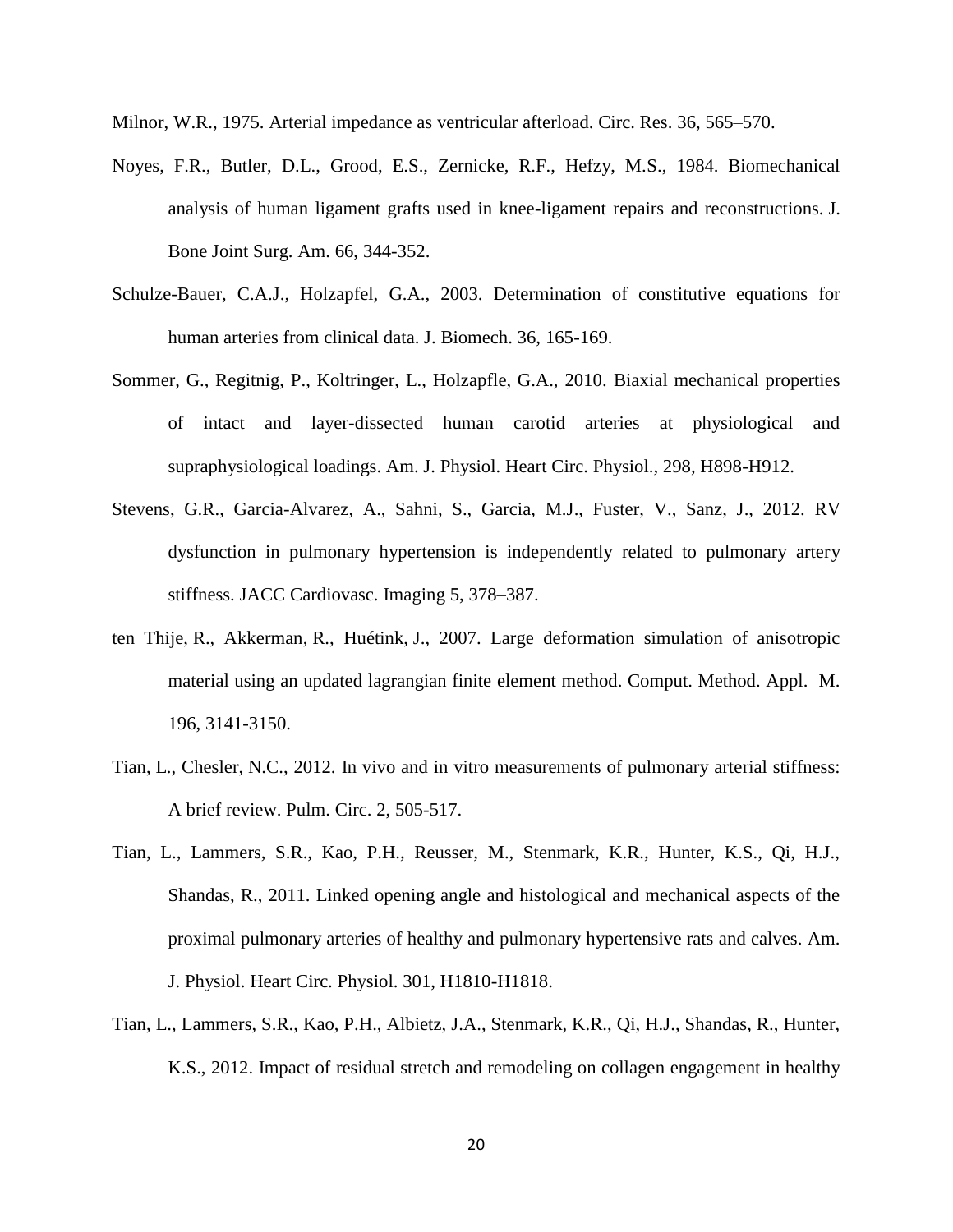and pulmonary hypertensive calf pulmonary arteries at physiological pressures. Ann. Biomed. Eng. 40:1419–1433.

- [Vaishnav,](http://www.ncbi.nlm.nih.gov/pubmed?term=Vaishnav%20RN%5BAuthor%5D&cauthor=true&cauthor_uid=3584149) R.N., [Vossoughi,](http://www.ncbi.nlm.nih.gov/pubmed?term=Vossoughi%20J%5BAuthor%5D&cauthor=true&cauthor_uid=3584149) J., 1987. Residual stress and strain in aortic segments. [J. Biomech.](http://www.ncbi.nlm.nih.gov/pubmed/3584149) 20, 235-239.
- Waldman, S.D., Lee, J.M., 2002. Boundary conditions during biaxial testing of planar connective tissues. Part 1: Dynamic behavior. J. Mater. Sci.: Mater. Med. 13, 933-938.
- Waldman, S.D., Sacks, M.S., Lee, J.M., 2002. Boundary conditions during biaxial testing of planar connective tissues. Part II: Fiber orientation. J. Mater. Sci. Lett. 21, 1215-1221.
- [Wang,](http://www.ncbi.nlm.nih.gov/pubmed?term=Wang%20Z%5BAuthor%5D&cauthor=true&cauthor_uid=22034607) Z., [Chesler,](http://www.ncbi.nlm.nih.gov/pubmed?term=Chesler%20NC%5BAuthor%5D&cauthor=true&cauthor_uid=22034607) N.C., 2011. Pulmonary vascular wall stiffness: An important contributor to the increased right ventricular afterload with pulmonary hypertension. [Pulm. Circ.](http://www.ncbi.nlm.nih.gov/pubmed/22034607) 1, 212- 223.
- Weinberg, C.E., Hertzberg, J.R., Ivy, D.D., Kirby, K.S., Chan, K.C., Valdes-Cruz, L., Shandas, R., 2004. Extraction of pulmonary vascular compliance, pulmonary vascular resistance, and right ventricular work from single-pressure and Doppler flow measurements in children with pulmonary hypertension: A new method for evaluating reactivity in vitro and clinical studies. Circulation 110, 2609-2617.
- Woo, S.L., 1982. Mechanical properties of tendons and ligaments. I. Quasi-static and nonlinear viscoelastic properties. Biorheology 19, 385-396.
- Woo, S., Gomez, M.A., Seguchi, Y., Endo, C.M., Akeson, W.H., 1983. Measurement of mechanical properties of ligament substance from a bone‐ligament‐bone preparation. J. Orthop. Res. 1, 22-29.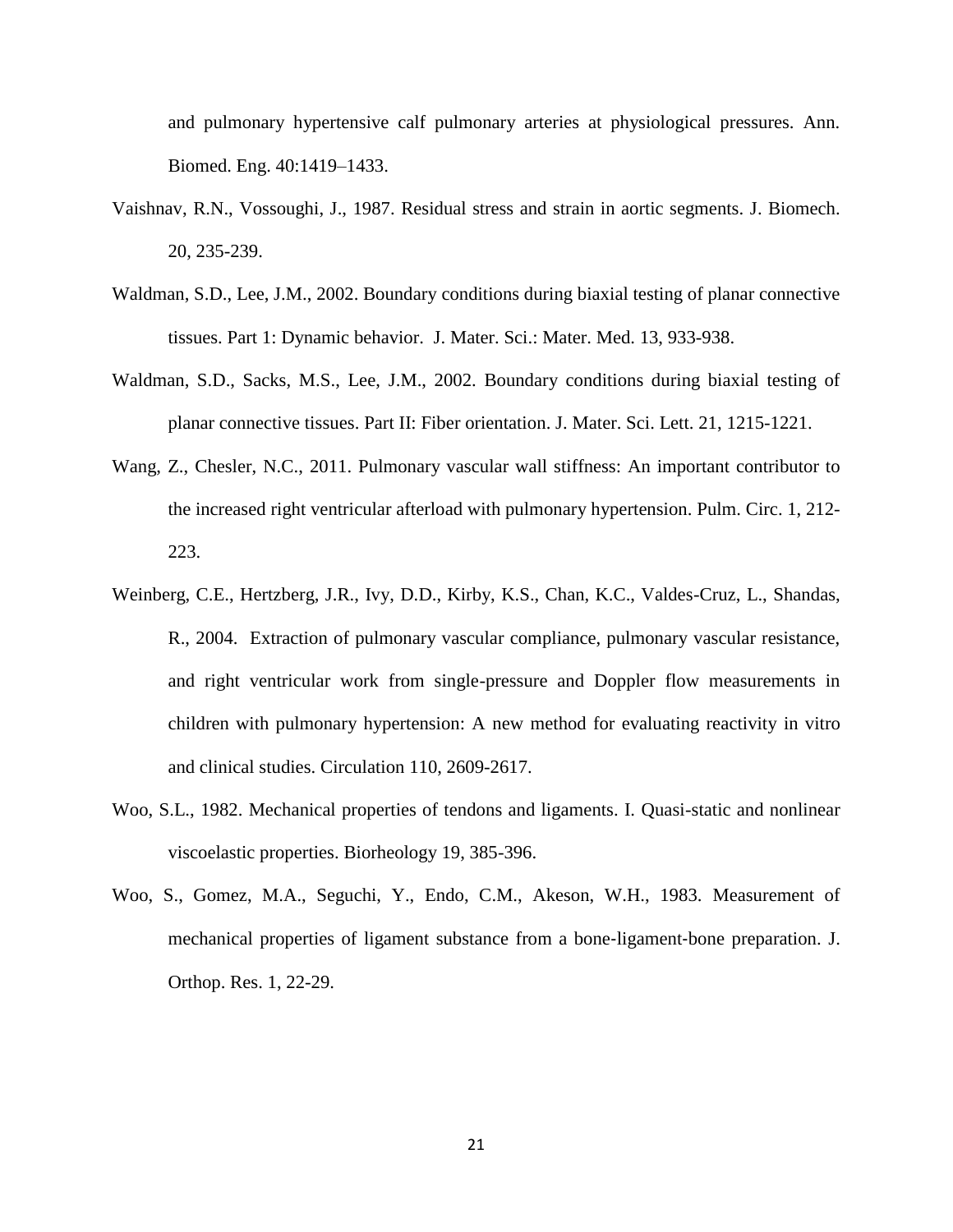- Zeinali-Davarani, S., Chow, M.J., Turcotte, R., Zhang, Y., 2013. Characterization of biaxial mechanical behavior of porcine aorta under gradual elastin degradation. Ann. Biomed. Eng. 41, 1528-1538.
- Zernicke, R.F., Butler, D.L., Grood, E.S., Hefzy, M.S., 1984. Strain topography of human tendon and fascia. J. Biomech. Eng. 106, 177-180.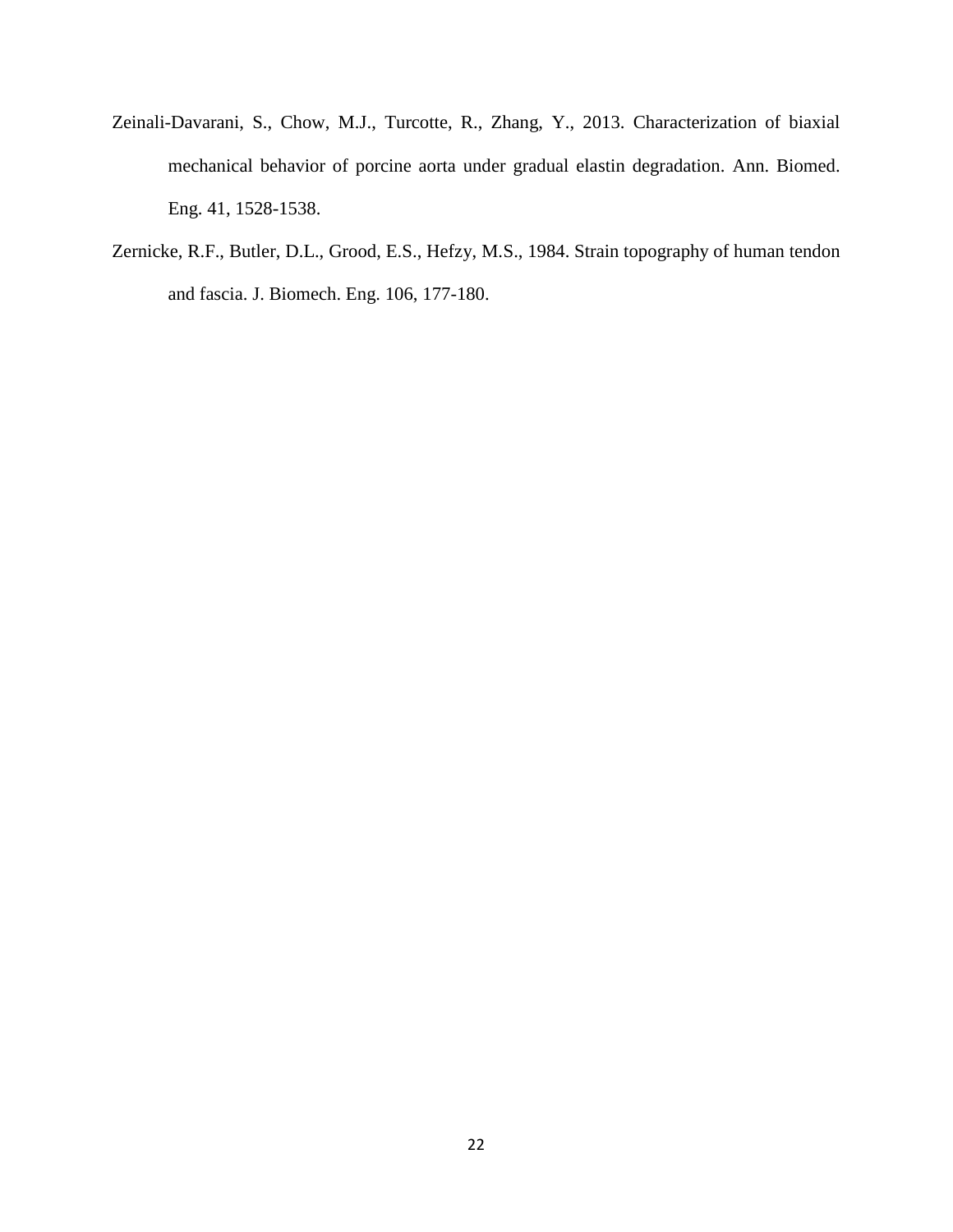Table 1. Summary of the number and geometry of specimens prepared for testing according to type of tissue and direction of specimen. AO, aorta; MPA, main pulmonary artery; LPA, left pulmonary artery; RPA, right pulmonary artery; N, number of specimens; *L*, gage length of specimen during the uniaxial test; *W*, specimen width; N1, the number of specimens within group-1 ( $L/W \ge 4$ ), and the rest specimens are categorized as Group-2. A threshold of 4 for  $L/W$ was chosen based on the literature (see text).

|               | Circumferential |    |                |               | Longitudinal |    |                |               |
|---------------|-----------------|----|----------------|---------------|--------------|----|----------------|---------------|
| <b>Tissue</b> | N               | N1 | $L$ (mm)       | L/W           |              | N1 | (mm)           | L/W           |
| AO            | 19              | ⇁  | $14.5 \pm 3.6$ | $3.9 \pm 1.0$ | 19           | 14 | $22.7 \pm 5.0$ | $4.4 + 1.$    |
| <b>MPA</b>    | 17              | 16 | $18.6 \pm 2.8$ | $5.7 \pm 1.4$ | N/A          |    |                |               |
| <b>LPA</b>    | 17              |    | $10.6 \pm 2.1$ | $3.5 \pm 0.9$ |              |    | $10.3 \pm 2.2$ | $2.8 + 0.7$   |
| <b>RPA</b>    | 17              | Q  | $12.7 + 1.6$   | $4.1 \pm 0.9$ | 12           |    | $11.1 \pm 2.7$ | $3.2 \pm 1.0$ |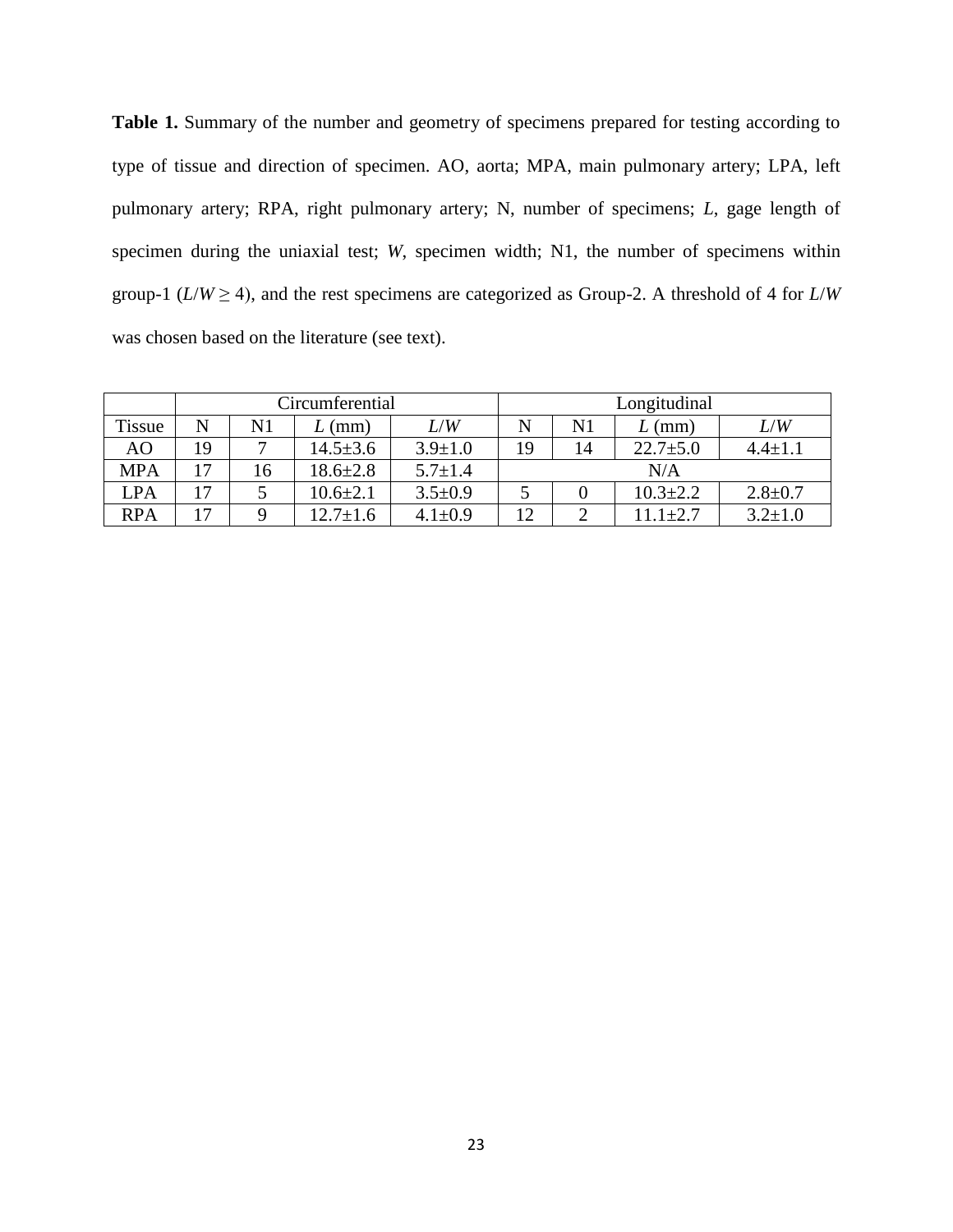# **Figure Captions**

**Figure 1.** Sample images of the test specimen after being marked with black adhesive. The distance between two markers at the initial length (left) was compared to the distance between the same two markers at a later time point (right) to calculate the stretch. In this example, if we label these four markers as 1, 2, 3 and 4, we have three pairs (i.e., pairs 1 and 2, 2 and 3, and 3 and 4) for the displacement measurement in the imaging method.

**Figure 2.** Illustration of how the stretches were found from each method to be used in the difference calculation seen in Eq. (3). For a given grip distance stretch (1.8 in this illustration), we first found the corresponding time (at 400 s) from the grip distance stretch-time curve (See point A with square symbol). We then found the imaged-based stretch from the imaged-based stretch-time curve at this time (see point B with square symbol which is above point A).

**Figure 3.** A. Percent difference in stretch between the two methods as a function of grip distance stretch.  $^*$ , P < 0.05 for the difference compared to zero. B. Bland–Altman agreement analysis between the two measurements of stretch.

**Figure 4.** Percent difference in stretch between the two methods as a function of grip distance stretch for specimens separated based on their geometry. Group-1 consisted of specimens with a gage length to width ratio  $\geq 4$  and Group-2 consisted of specimens with a gage length to width ratio of  $< 4$ .

**Figure 5.** Percent difference in stretch between the two methods as a function of grip distance stretch for specimens in both longitudinal (Long) and circumferential (Circ) directions.

**Figure 6.** Percent difference in stretch between the two methods as a function of grip distance stretch for specimens in both aorta and the different large proximal pulmonary arteries. LPA, left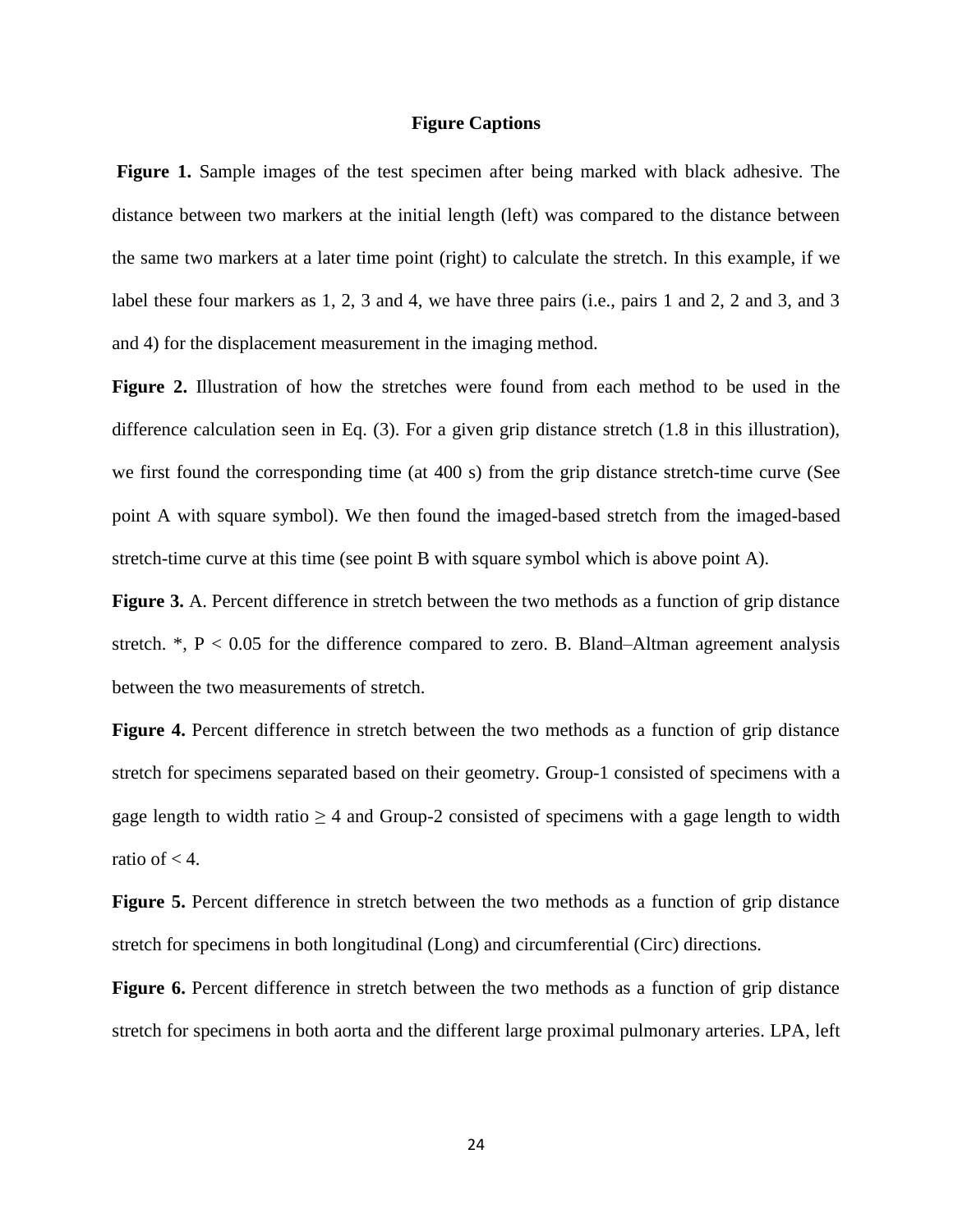pulmonary artery; RPA, right pulmonary artery; MPA, main pulmonary artery. \*, P < 0.05 between the two groups.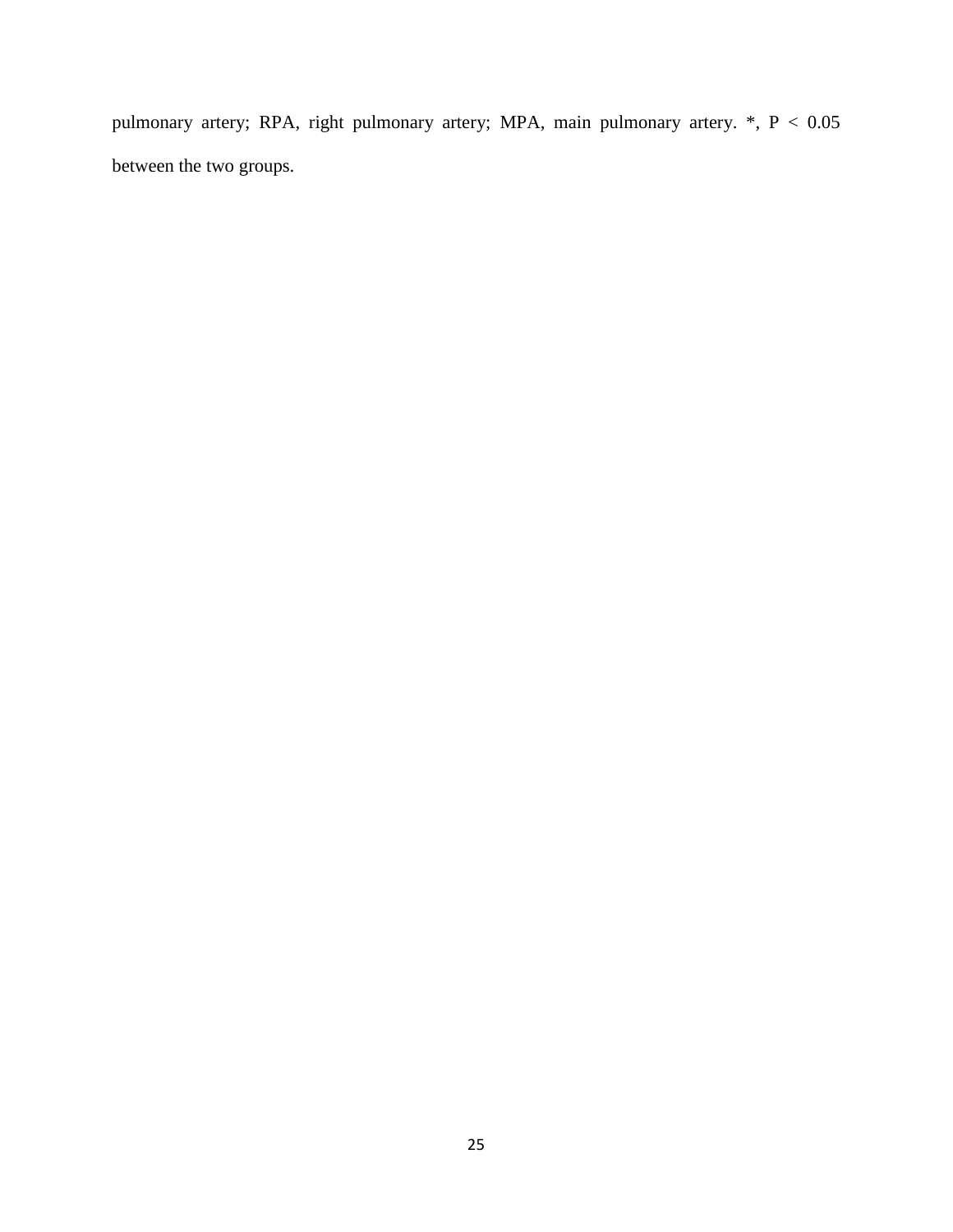**Figure 1.** Sample images of the test specimen after being marked with black adhesive. The distance between markers at the initial length (left) was compared to the distance between the same two markers at a later time point (right) to calculate the stretch. In this example, if we label these four markers as 1, 2, 3 and 4, we have three pairs (i.e., pairs 1 and 2, 2 and 3, and 3 and 4) for the displacement measurement in the imaging method.



Undeformed



Deformed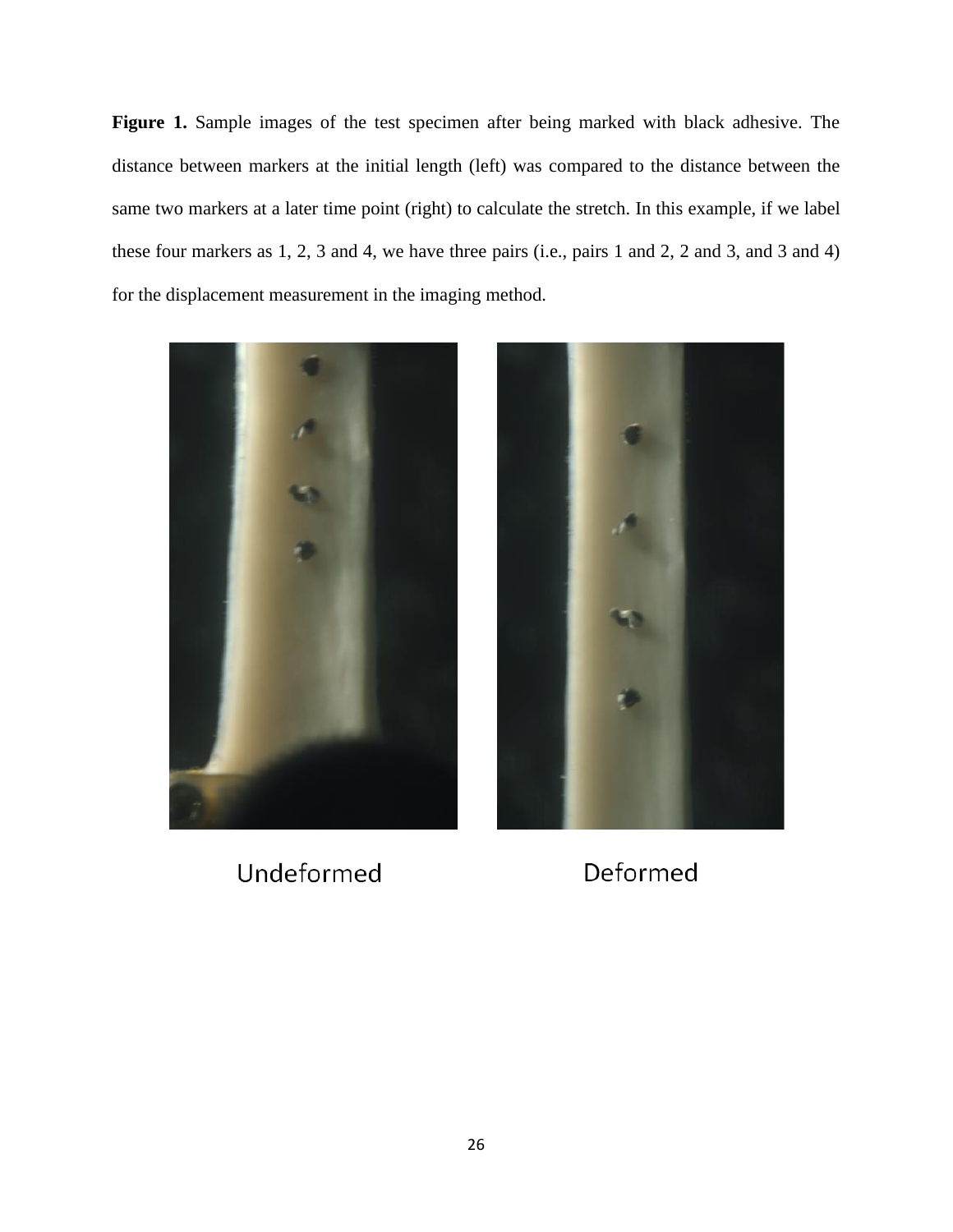**Figure 2.** Illustration of how the stretches were found from each method to be used in the difference calculation seen in Eq. (3). For a given grip distance stretch (1.8 in this illustration), we first found the corresponding time ( at 400 s) from the grip distance stretch-time curve (See point A with square symbol). We then found the imaged-based stretch from the imaged-based stretch-time curve at this time (see point B with square symbol which is above point A).

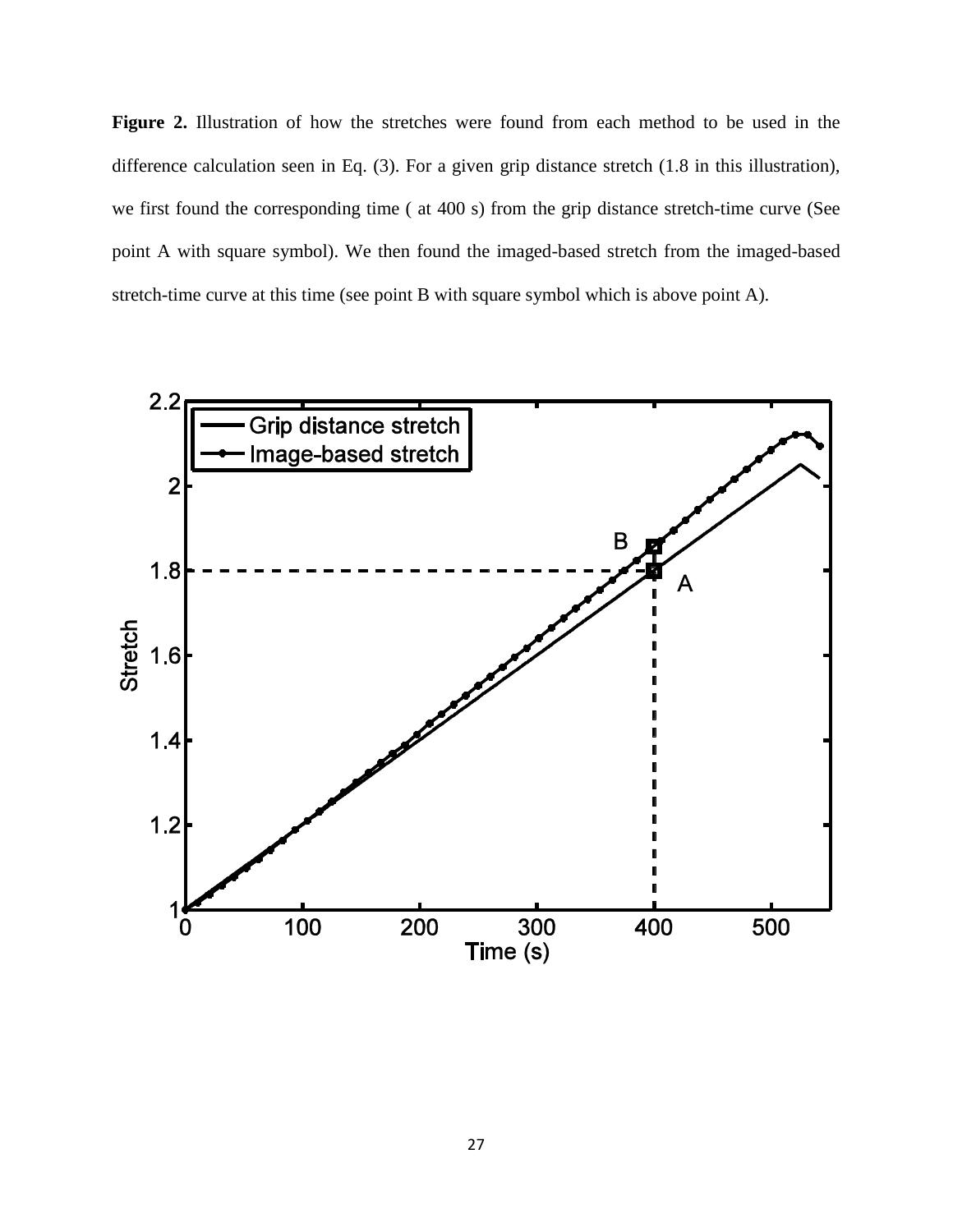**Figure 3.** A. Percent difference in stretch between the two methods as a function of grip distance stretch.  $*, P < 0.05$  for the difference compared to zero. B. Bland–Altman agreement analysis between the two measurements of stretch.

(A)

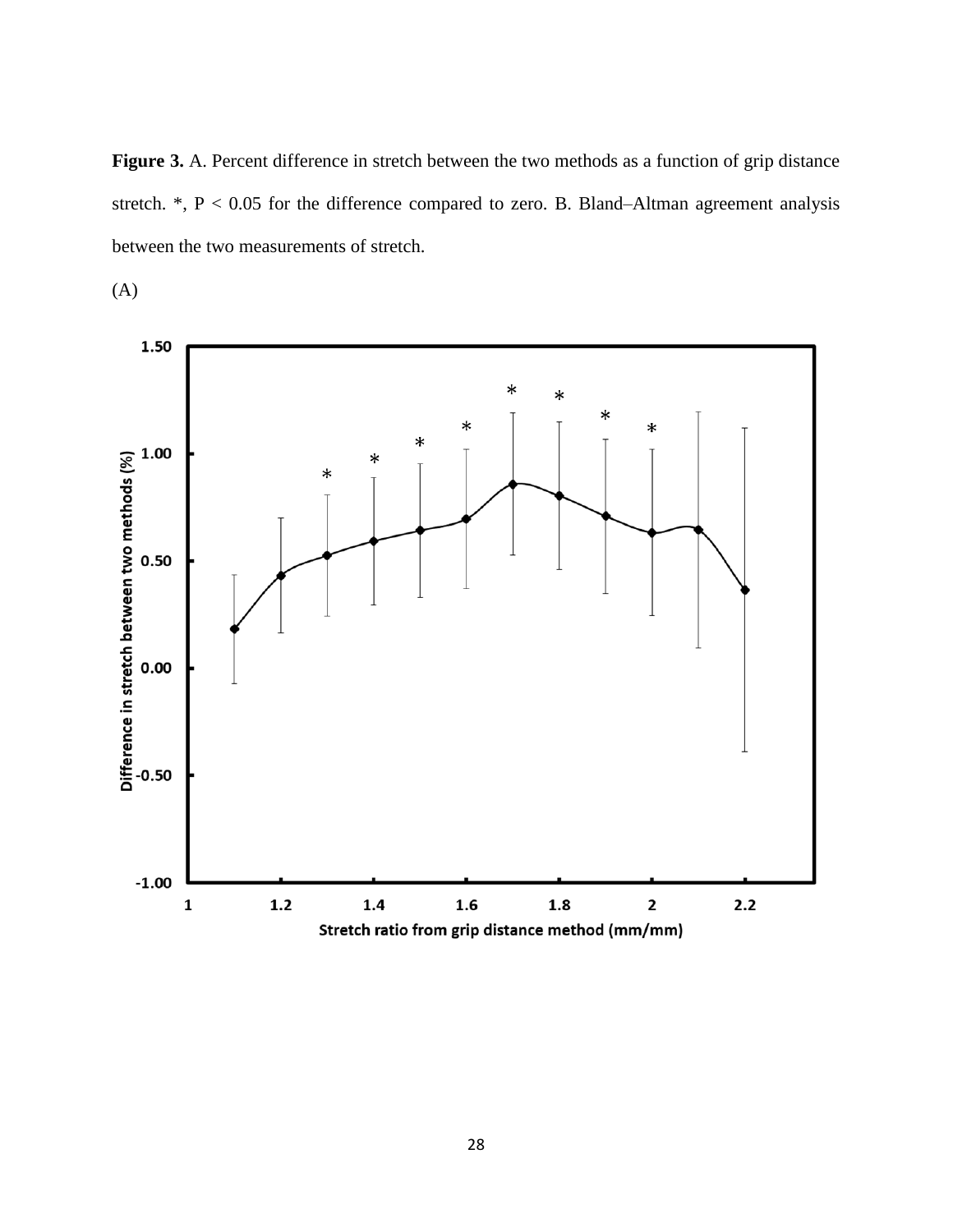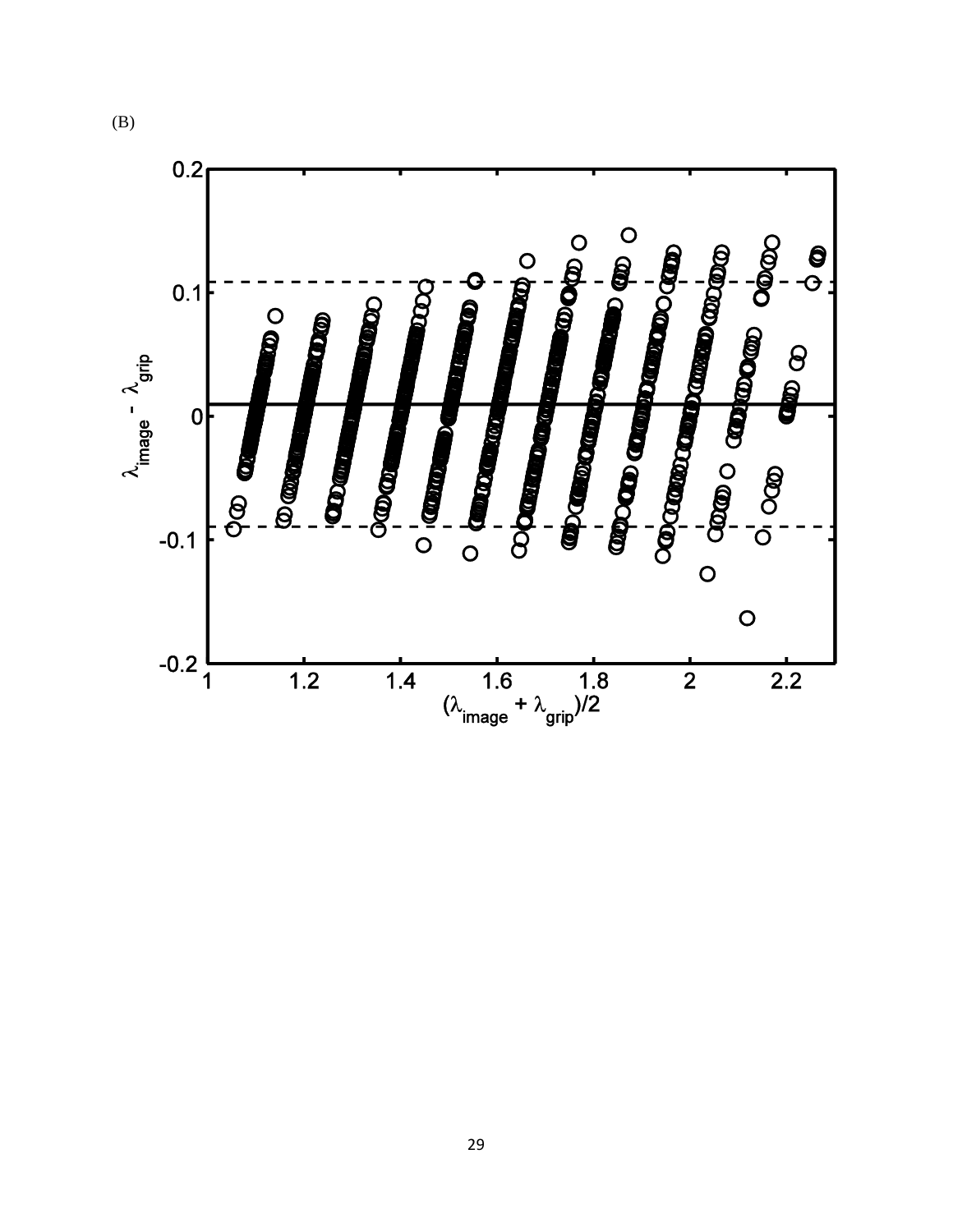**Figure 4.** Percent difference in stretch between the two methods as a function of grip distance stretch for specimens separated based on their geometry. Group-1 consisted of specimens with a gage length to width ratio  $\geq 4$  and Group-2 consisted of specimens with a gage length to width ratio of < 4.

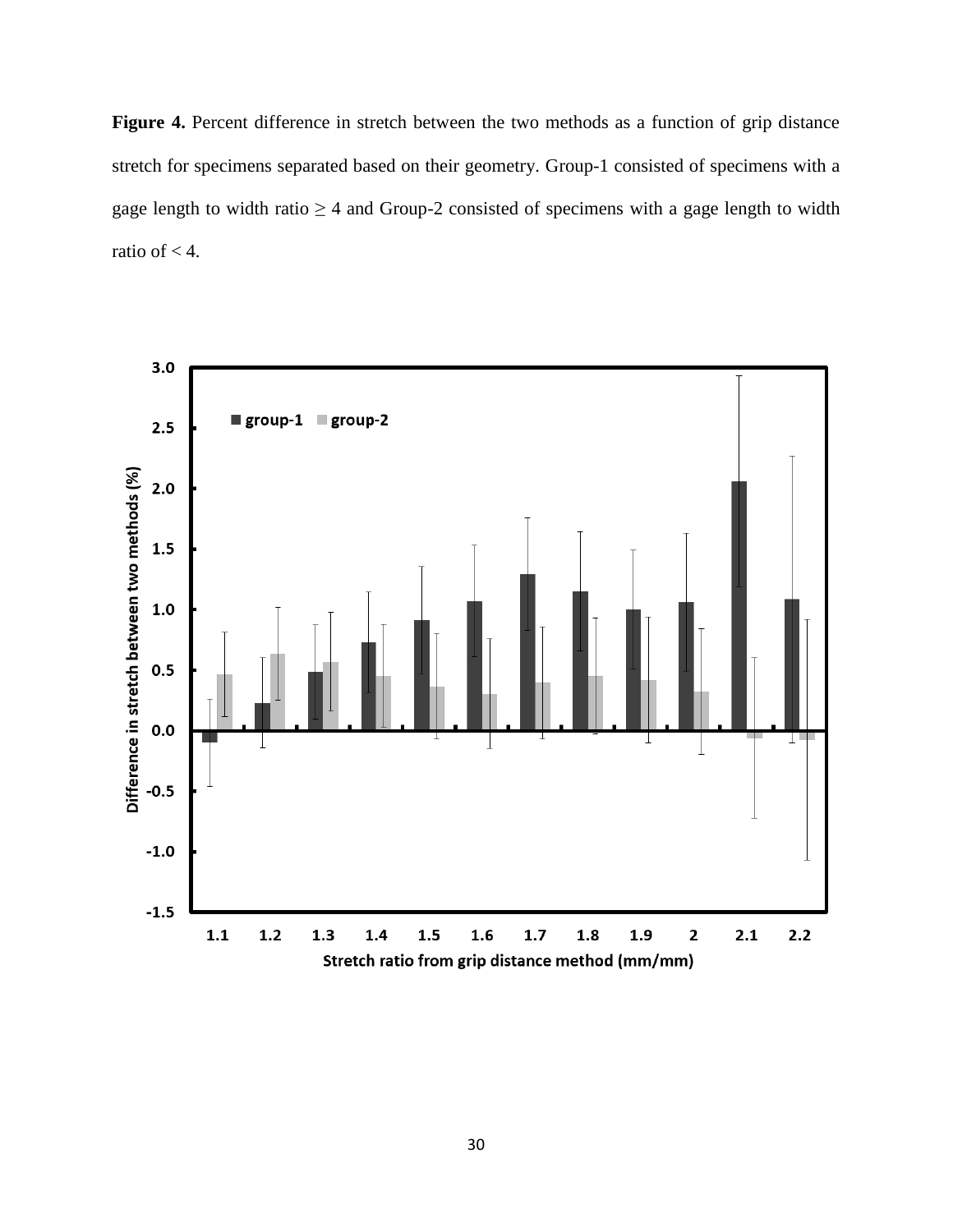**Figure 5**. Percent difference in stretch between the two methods as a function of grip distance stretch for specimens in both the longitudinal (Long) and circumferential (Circ) directions.